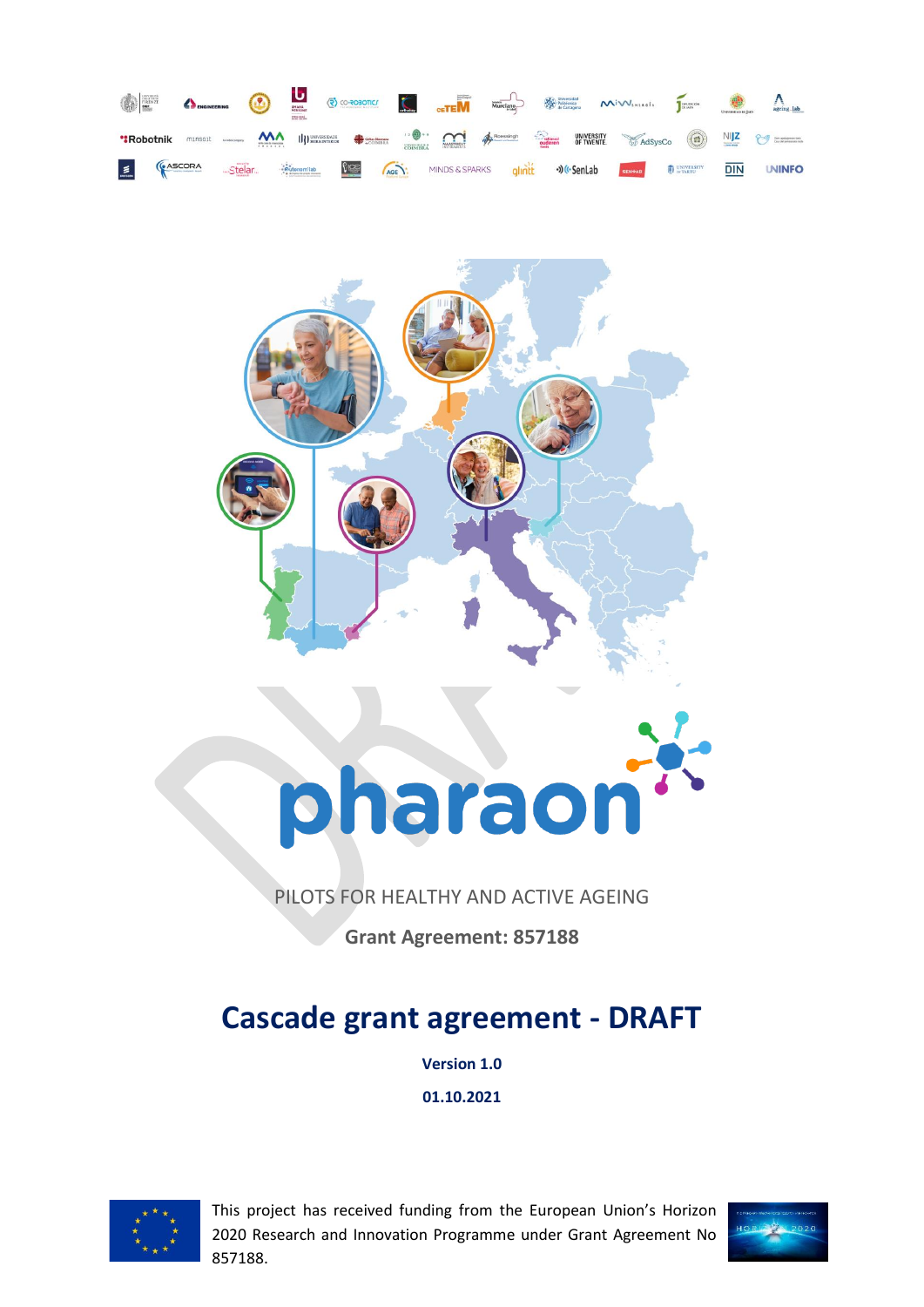# **Contents**

| Article 4 – Grant amount, form of grant, reimbursement rates and forms of costs |  |
|---------------------------------------------------------------------------------|--|
|                                                                                 |  |
|                                                                                 |  |
|                                                                                 |  |
|                                                                                 |  |
|                                                                                 |  |
|                                                                                 |  |
|                                                                                 |  |
|                                                                                 |  |
|                                                                                 |  |
|                                                                                 |  |
|                                                                                 |  |
|                                                                                 |  |
|                                                                                 |  |
|                                                                                 |  |
|                                                                                 |  |
|                                                                                 |  |
|                                                                                 |  |
|                                                                                 |  |
|                                                                                 |  |
|                                                                                 |  |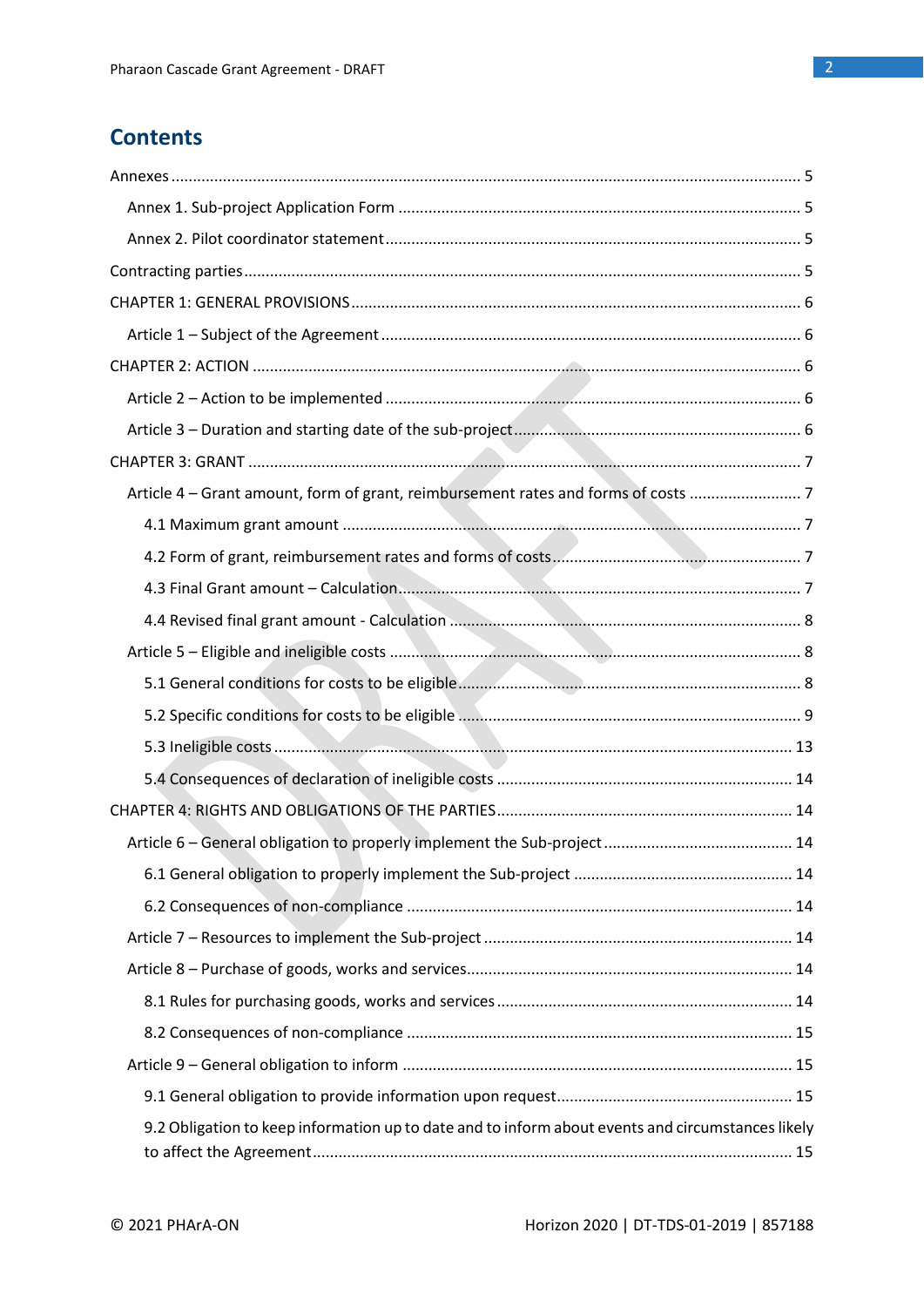| Article 14 - Checks, reviews, audits and investigation - extension of findings 19 |  |
|-----------------------------------------------------------------------------------|--|
|                                                                                   |  |
|                                                                                   |  |
|                                                                                   |  |
|                                                                                   |  |
|                                                                                   |  |
|                                                                                   |  |
|                                                                                   |  |
|                                                                                   |  |
|                                                                                   |  |
|                                                                                   |  |
| CHAPTER 5: RIGHTS AND OBLIGATIONS RELATED TO BACKGROUND AND RESULTS  23           |  |
|                                                                                   |  |
|                                                                                   |  |
|                                                                                   |  |
|                                                                                   |  |
|                                                                                   |  |
|                                                                                   |  |
|                                                                                   |  |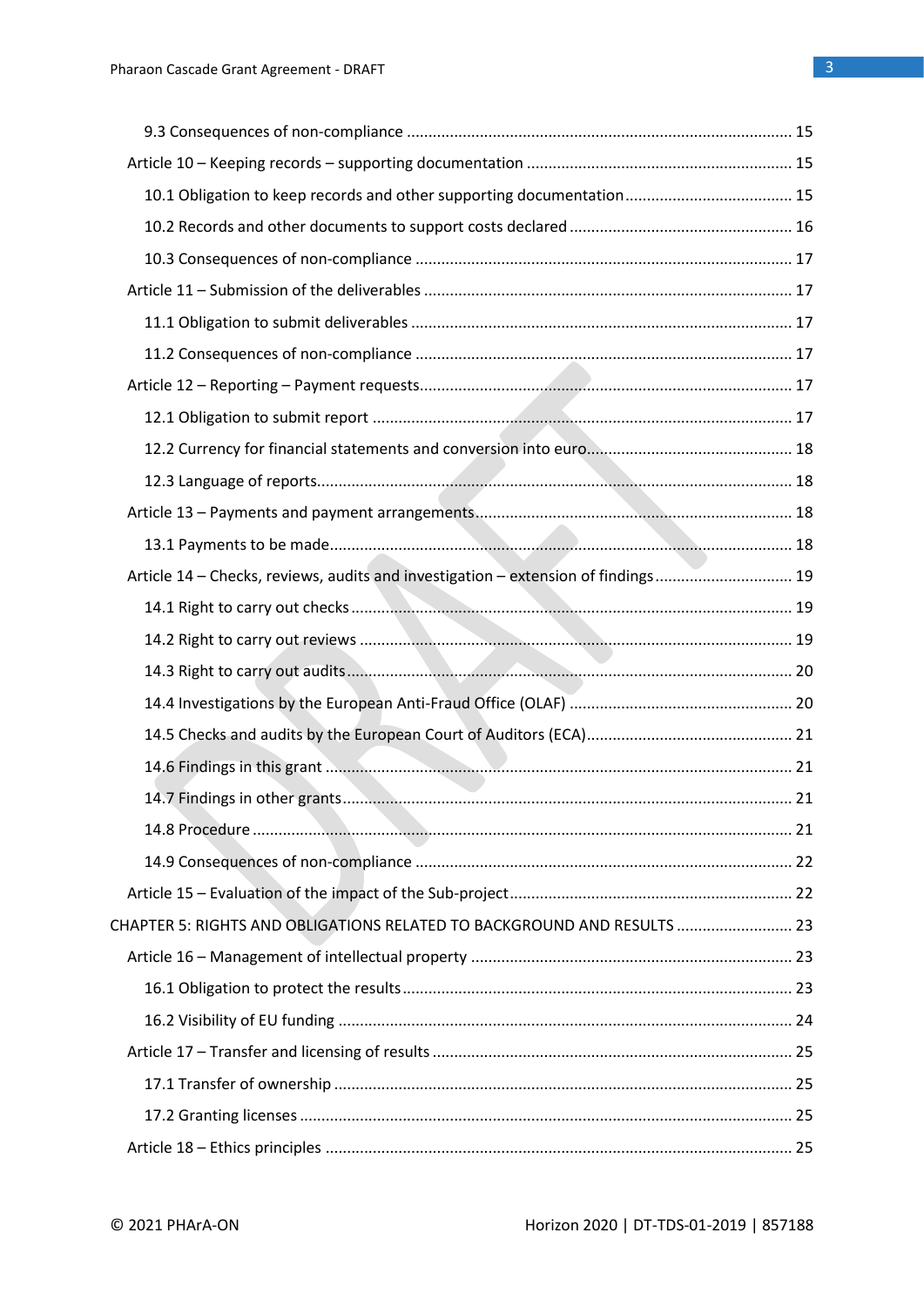| Article 24 – Suspension of the sub-project implementation by the Beneficiary  29 |  |
|----------------------------------------------------------------------------------|--|
| Article 25 - Suspension of the sub-project implementation by the Contractor 29   |  |
|                                                                                  |  |
|                                                                                  |  |
|                                                                                  |  |
|                                                                                  |  |
|                                                                                  |  |
|                                                                                  |  |
|                                                                                  |  |

| Acknowledgement: This project has received funding   Disclaimer: The content of this publication is the sole     |                |  |  |
|------------------------------------------------------------------------------------------------------------------|----------------|--|--|
| from the European Union's Horizon 2020 Research   responsibility of the authors, and in no way                   |                |  |  |
| and Innovation Programme under Grant Agreement   represents the view of the European Commission or<br>No 857188. | lits services. |  |  |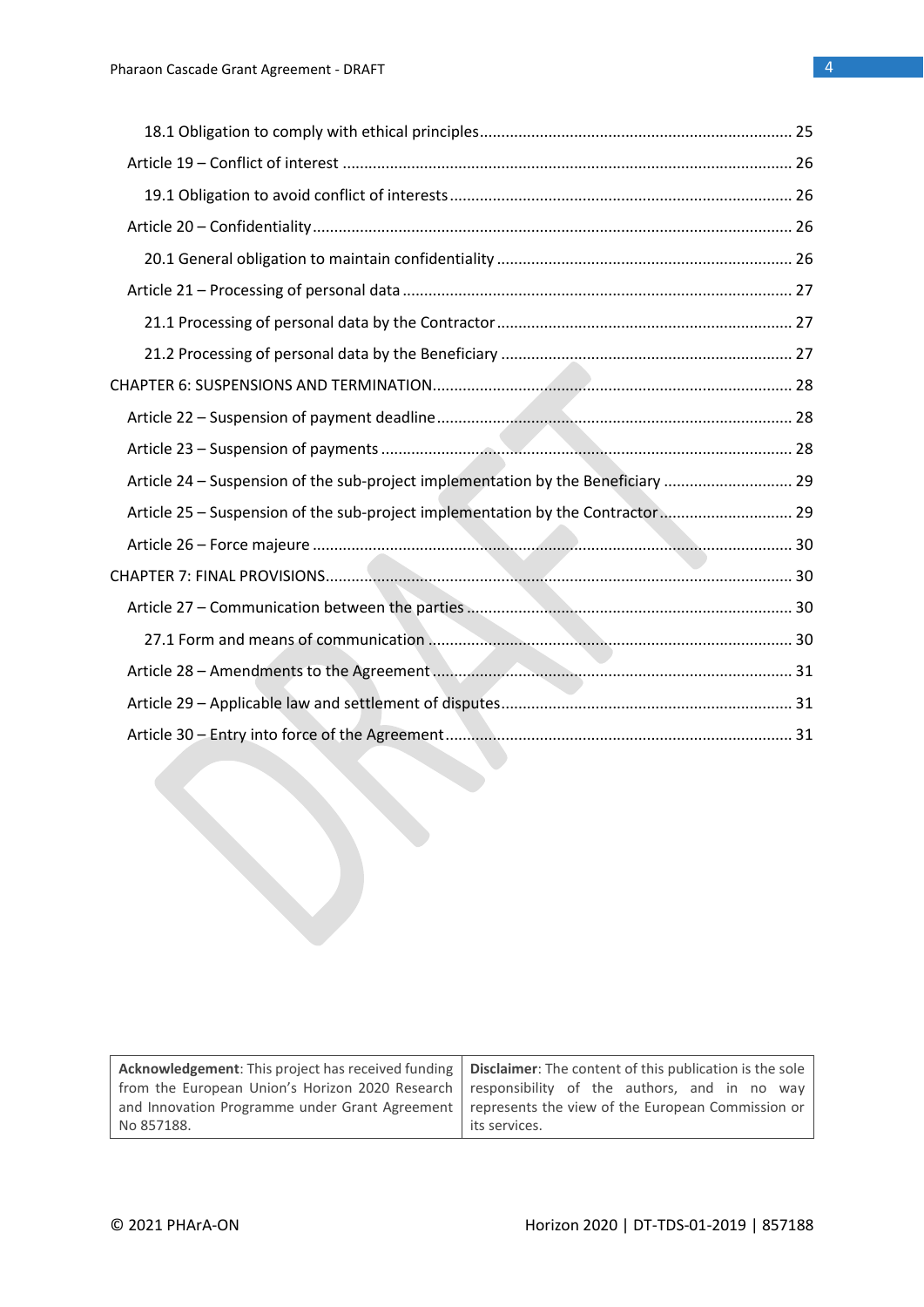## **Annexes**

### **Annex 1. Sub-project Application Form**

To add at a later stage.

### **Annex 2. Pilot coordinator statement**

Template will be provided later.

# **Contracting parties**

This agreement ('The Agreement') is between the following parties:

On the one part,

INNORENEW COE CENTER ODLIČNOSTI ZA RAZISKAVE IN INOVACIJE NA PODROČJU OBNOVLJIVIH MATERIALOV IN ZDRAVEGA BIVANJSKEGA OKOLJA (hereinafter referred as the 'Contractor'), established in LIVADE 6, IZOLA - ISOLA 6310, Slovenia, VAT number: SI65332547, registration number: 7233817000 represented by director prof. Andreja Kutnar, PhD,

hereinafter referred as the "Contractor"

and

on the other part,

(name of the beneficiary), established in (address of the beneficiary), (VAT number), represented for the purpose of signing the agreement by (title and name of the legal representative).

hereinafter referred to as the 'Beneficiary'.

The parties referred to above have agreed to enter into the Agreement under the terms and conditions below.

By signing the Agreement, the beneficiary accepts the grant and agrees to implement it under his own responsibility and in accordance with the Agreement, with all the obligations and conditions it sets out.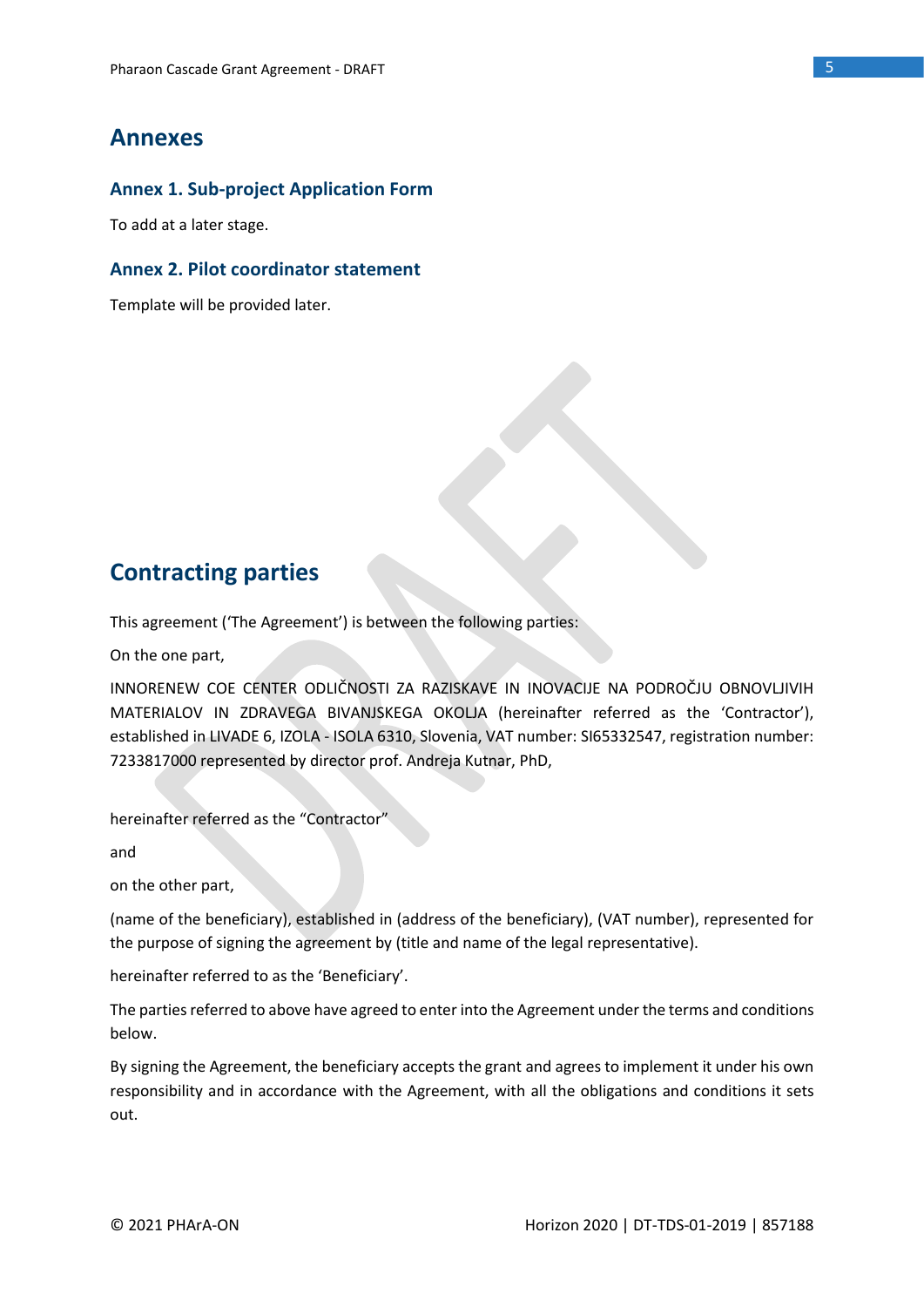# **CHAPTER 1: GENERAL PROVISIONS**

The European Commission and the UNIVERSITA DEGLI STUDI DI FIRENZE (UNIFI), established in Piazza San Marco 4, 50121, Florence, Italy, as Coordinator on behalf of the Pharaon consortium have signed the Grant Agreement no 857188 for the implementation of the Pilots for Healthy and Active Ageing - Pharaon ("Pharaon") within the framework of the European Union's Horizon 2020 research and innovation programme, H2020-SC1-FA-DTS-2018-2020 (Trusted digital solutions and Cybersecurity in Health and Care).

The Pharaon Grant Agreement includes a provision for financial support to Third parties via cascade funding. This funding will be used to finance sub-projects of the Pharaon project executed by third parties. Hence, the selected third parties are indirectly beneficiaries of European Commission funding and as such they have to comply with the rules presented in the [H2020 Annotated Model Grant](https://ec.europa.eu/research/participants/data/ref/h2020/grants_manual/amga/h2020-amga_en.pdf)  [Agreement,](https://ec.europa.eu/research/participants/data/ref/h2020/grants_manual/amga/h2020-amga_en.pdf) in the same way as the beneficiaries of the Pharaon project.

Contractor is responsible for the implementation and administration of the cascade funding within the Pharaon project.

### **Article 1 – Subject of the Agreement**

This Agreement sets out the rights and obligations and the terms and conditions applicable to the grant awarded to the beneficiaries for implementing the action set out in Chapter 2.

The beneficiary has received the favourable resolution by the external evaluators and therefore is entitled to receive funding and services according to the terms and conditions set out under the Agreement.

# **CHAPTER 2: ACTION**

### **Article 2 – Action to be implemented**

The grant is awarded for the action entitled Sub-project [SUB-PROJECT\_ACRONYM], [SUB-PROJECT\_FULL\_NAME], as described in Annex 1.

The obligations and responsibilities are defined in detail in the Open Call documents, namely in the Open call text and Guide for Applicants.

Additionally, the beneficiary shall take every necessary precaution to avoid any risk of conflict of interest relating to economic interests, political or national affinities, family or emotional ties or any other interests liable to influence the impartial and objective performance of the Sub-project.

### **Article 3 – Duration and starting date of the sub-project**

The duration of the action will be **6 months** as of XX ('**starting date of the action**') and finished by XX ('**end date of the action**').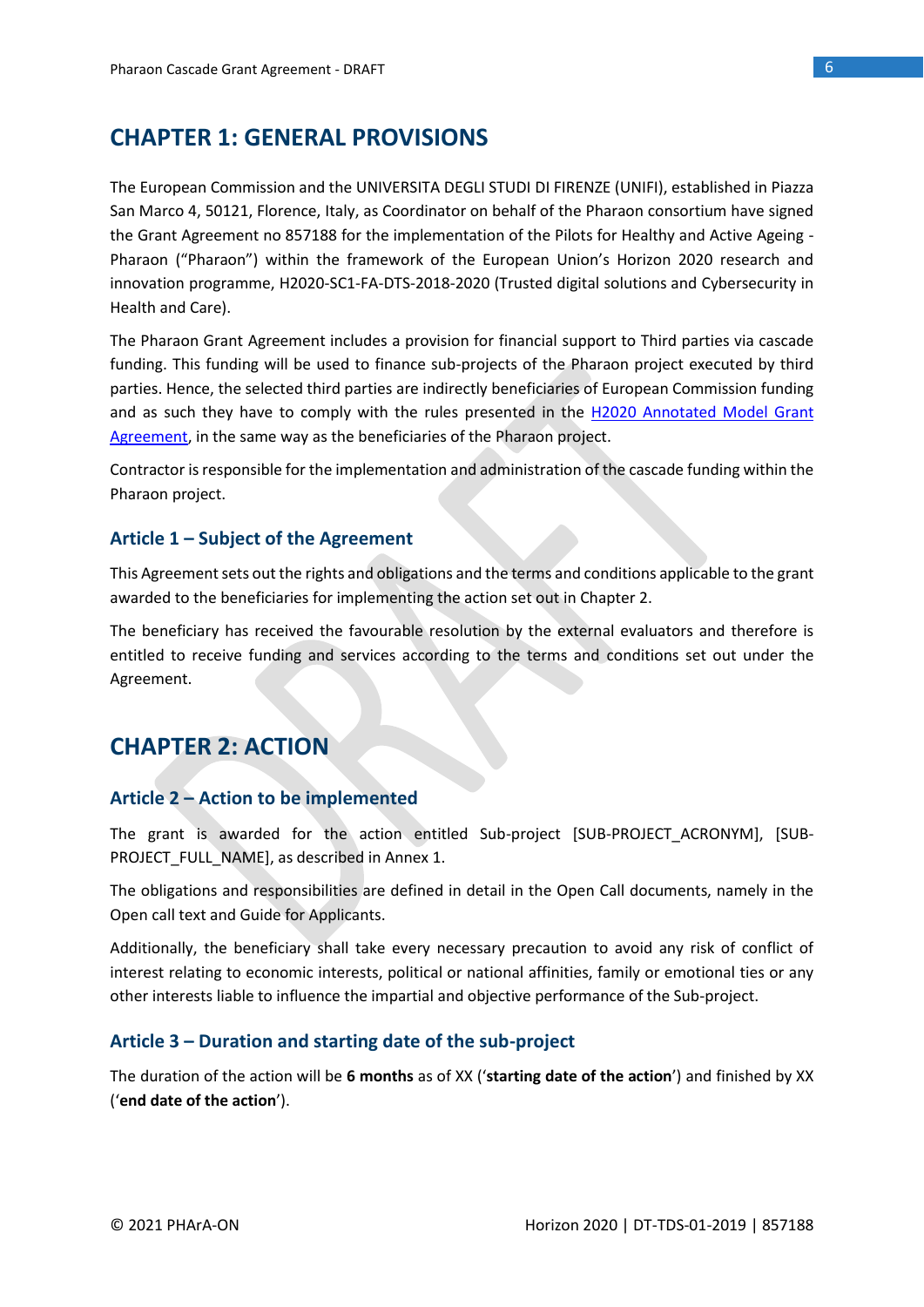# **CHAPTER 3: GRANT**

### **Article 4 – Grant amount, form of grant, reimbursement rates and forms of costs**

### **4.1 Maximum grant amount**

The maximum financial contribution to be granted to the beneficiary shall not exceed the amount 50.000,00 (fifty thousand and zero eurocents) EURO.

### **4.2 Form of grant, reimbursement rates and forms of costs**

The grant reimburses 100% of the eligible costs of the beneficiary that is non-profit legal entity and 70% of the eligible costs of the beneficiary that is profit legal entity.

Eligible costs must be declared under the following forms ('forms of costs'):

### (a) for **direct personnel costs**:

- as actually incurred costs ('actual costs') or
- on the basis of an amount per unit calculated by the beneficiary in accordance with its usual cost accounting practices ('unit costs').

Personnel costs for SME owners or beneficiaries that are natural persons not receiving a salary must be declared on the basis of the amount per unit (unit costs);

(b) for **direct costs for subcontracting**: as actually incurred costs (actual costs);

(c) for **other direct costs**:

- **■** for costs of internally invoiced goods and services: on the basis of an amount per unit calculated by the beneficiary in accordance with its usual cost accounting practices ('unit costs');
- for all other costs: as actually incurred costs (actual costs);

(d) for **indirect costs**: on the basis of a flat-rate applied ('flat-rate costs');

(e) specific cost category(ies): not applicable.

### **4.3 Final Grant amount – Calculation**

The '**final grant amount**' depends on the actual extent to which the action is implemented in accordance with the Agreement's terms and conditions.

This amount is calculated when the payment of the balance is made in the following steps:

- **EXECTE:** Step 1 Application of the reimbursement rates to the eligible costs: costs must comply with rules set in the Guide for Applicants and must be confirmed by the contractor.
- **Step 2** Reduction due to the no-profit rule: The grant must not produce a profit.
- **EXTED 3** Reduction due to substantial errors, irregularities or fraud or serious breach of obligations:

If the grant is reduced, the contractor will calculate the reduced grant amount by deducting the amount of the reduction (calculated in proportion to the seriousness of the errors, irregularities or fraud or breach of obligations) from the maximum grant amount set out in Article 4.1.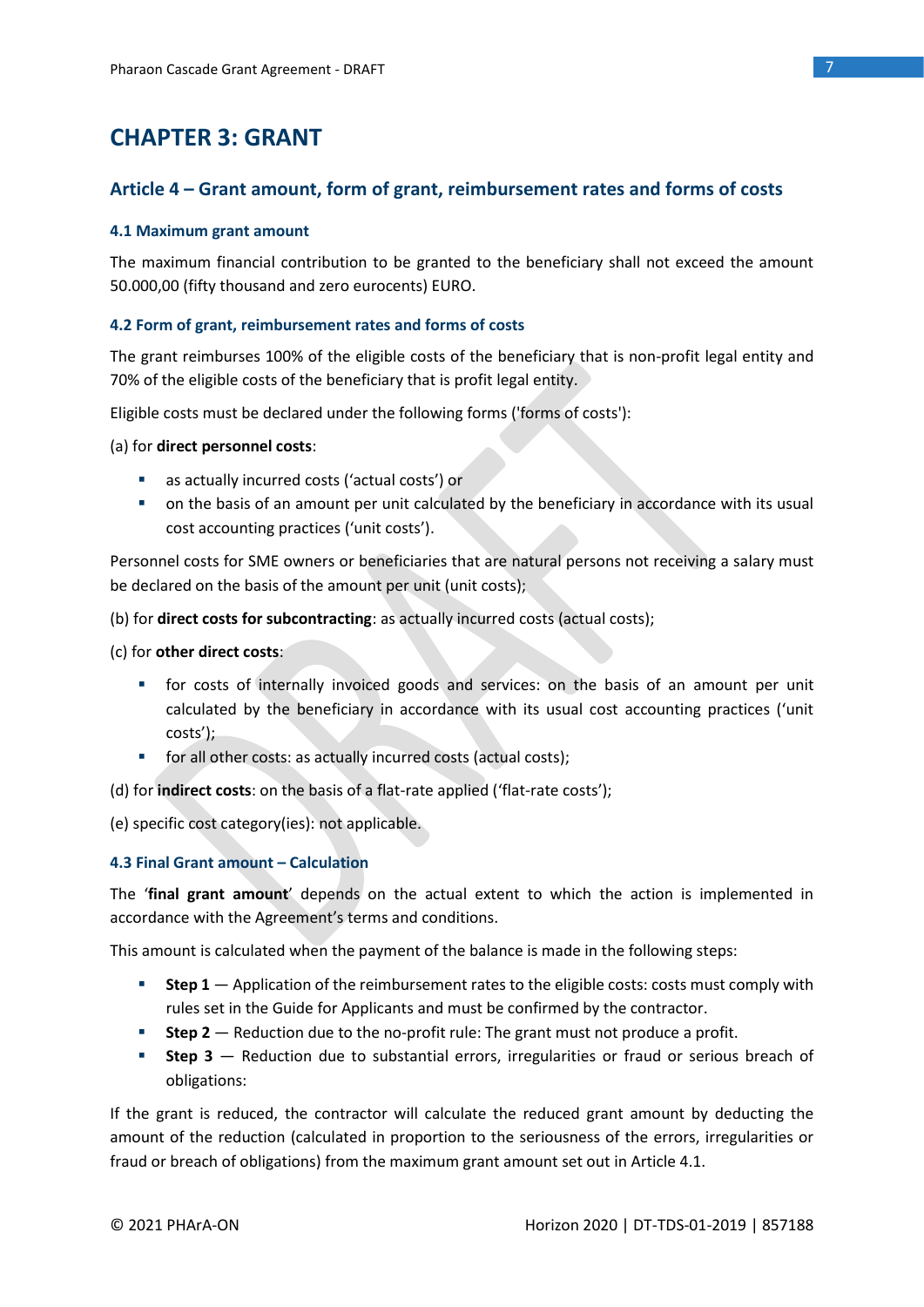### **4.4 Revised final grant amount - Calculation**

If  $-$  after the payment of the balance (in particular, after checks, reviews, audits or investigations  $$ the contractor rejects costs or reduces the grant, it will calculate the '**revised final grant amount**' for the beneficiary concerned by the findings.

This amount is calculated by the contractor on the basis of the findings, as follows:

- **■** in case of rejection of costs: by applying the reimbursement rate to the revised eligible costs approved by the contractor for the beneficiary concerned;
- in case of reduction of the grant: by calculating the concerned beneficiary's share in the grant amount reduced in proportion to the seriousness of the errors, irregularities or fraud or breach of obligations.

In case of **rejection of costs and reduction of the grant**, the revised final grant amount for the beneficiary concerned will be the lower of the two amounts above.

### **Article 5 – Eligible and ineligible costs**

### **5.1 General conditions for costs to be eligible**

'**Eligible costs**' are costs that meet the following criteria:

### (a) for **actual costs**:

- they must be actually incurred by the beneficiary;
- they must be incurred in the period set out in Article 3;
- they must be indicated in the estimated budget set out in Annex 1;
- they must be incurred in connection with the action as described in Annex 1 and necessary for its implementation;
- they must be identifiable and verifiable, in particular recorded in the beneficiary's accounts in accordance with the accounting standards applicable in the country where the beneficiary is established and with the beneficiary's usual cost accounting practices;
- **EXT** they must comply with the applicable national law on taxes, labour and social security, and
- **.** they must be reasonable, justified and must comply with the principle of sound financial management, in particular regarding economy and efficiency;

### (b) for **unit costs**:

### **They must be calculated as follows:**

**E** amounts per unit or calculated by the beneficiary in accordance with its usual cost accounting practices multiplied by the number of actual units;

### **The number of actual units must comply with the following conditions:**

- the units must be actually used or produced in the period set out in Article 3;
- the units must be necessary for implementing the action or produced by it, and
- the number of units must be identifiable and verifiable, in particular supported by records and documentation;

### (c) for **flat-rate costs**:

■ they must be calculated by applying the flat-rate set out in Annex 1, and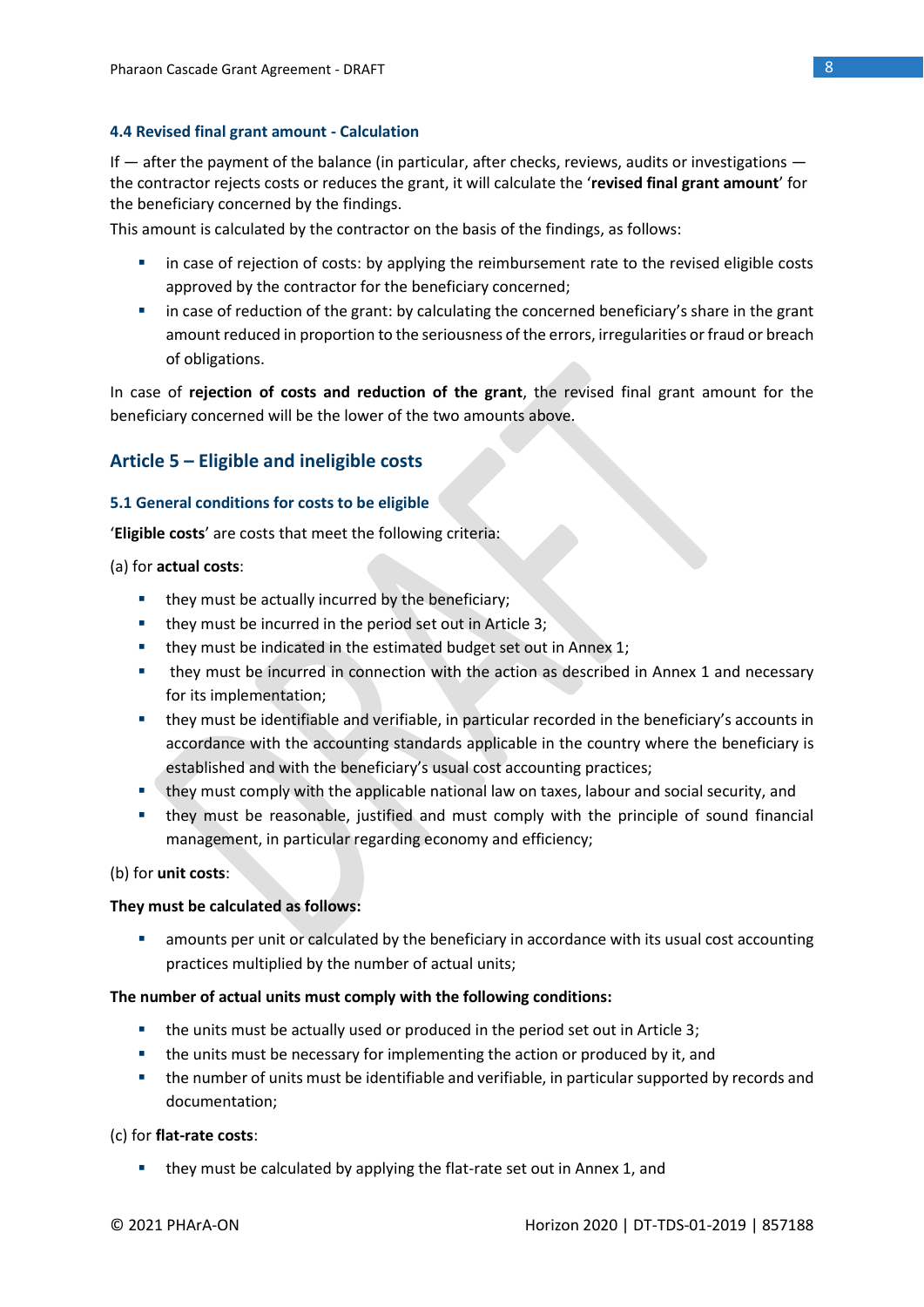■ the costs (actual costs or unit costs) to which the flat-rate is applied must comply with the conditions for eligibility set out in this Article.

### **5.2 Specific conditions for costs to be eligible**

Costs are eligible if they comply with the general conditions (see above) and the specific conditions set out below for each of the following budget categories:

- A. direct personnel costs;
- B. direct costs of subcontracting;
- C. not applicable;
- D. other direct costs;
- E. indirect costs:
- F. not applicable.

'Direct costs' are costs that are directly linked to the action implementation and can therefore be attributed to it directly. They must not include any indirect costs (see Point E).

'Indirect costs' are costs that are not directly linked to the action implementation and therefore cannot be attributed directly to it.

### **A. Direct personnel costs**

### **Types of eligible personnel costs**

A.1 Personnel costs are eligible, if they are related to personnel working for the beneficiary under an employment contract (or equivalent appointing act) and assigned to the action ('**costs for employees (or equivalent)**'). They must be limited to salaries (including during parental leave), social security contributions, taxes and other costs included in the **remuneration**, if they arise from national law or the employment contract (or equivalent appointing act).

Beneficiaries that are non-profit legal entities may also declare as personnel costs **additional remuneration** for personnel assigned to the action (including payments on the basis of supplementary contracts regardless of their nature), if:

- it is part of the beneficiary's usual remuneration practices and is paid in a consistent manner whenever the same kind of work or expertise is required;
- the criteria used to calculate the supplementary payments are objective and generally applied by the beneficiary, regardless of the source of funding used.

'Additional remuneration' means any part of the remuneration which exceeds what the person would be paid for time worked in projects funded by national schemes.

Additional remuneration for personnel assigned to the action is eligible up to the following amount:

- **•** if the person works exclusively on the action but not full-time or not for the full year: up to the corresponding pro-rata amount of EUR 8 000, or
- **■** if the person does not work exclusively on the action: up to a pro-rata amount calculated as follows:

{EUR 8 000 divided by the number of annual productive hours (see below)} multiplied by the {number of hours that the person has worked on the action during the year}.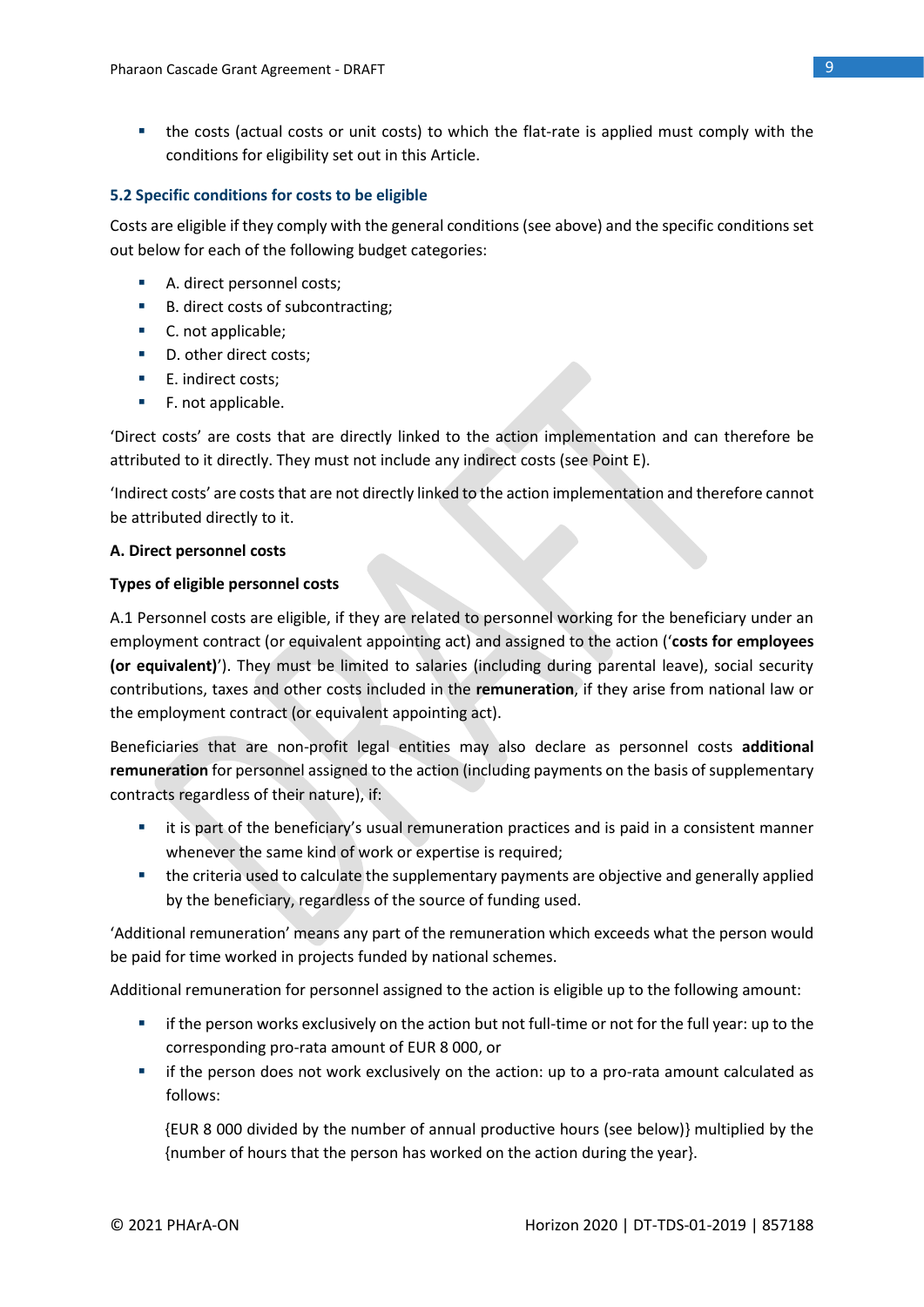A.2 The **costs for natural persons working under a direct contract** with the beneficiary other than an employment contract are eligible personnel costs, if:

(a) the person works under conditions similar to those of an employee (in particular regarding the way the work is organised, the tasks that are performed and the premises where they are performed);

(b) the result of the work carried out belongs to the beneficiary (unless exceptionally agreed otherwise), and

(c) the costs are not significantly different from those for personnel performing similar tasks under an employment contract with the beneficiary.

A.3 The **costs of personnel seconded by a third party against payment** are eligible personnel costs.

A.4 **Costs of owners** of beneficiaries that are small and medium-sized enterprises ('**SME owners**') who are working on the action and who do not receive a salary are eligible personnel costs, if they correspond to the amount per unit multiplied by the number of actual hours worked on the action.

A.5 **Costs of 'beneficiaries that are natural persons'** not receiving a salary are eligible personnel costs, if they correspond to the amount per unit multiplied by the number of actual hours worked on the action.

### **Calculation**

Personnel costs must be calculated by the beneficiaries as follows:

**{**{hourly rate multiplied by the number of actual hours worked on the action}, plus for non-profit legal entities: additional remuneration to personnel assigned to the action under the conditions set out above (Point A.1)**}**.

The number of actual hours declared for a person must be identifiable and verifiable. The total number of hours declared in EU grants, for a person for a year, cannot be higher than the annual productive hours used for the calculations of the hourly rate. Therefore, the maximum number of hours that can be declared for the grant are:

{number of annual productive hours for the year (see below) minus total number of hours declared by the beneficiary, for that person in that year, for other EU grants}.

The '**hourly rate**' is one of the following:

(a) for personnel costs declared as **actual costs** (i.e. budget categories A.1, A.2, A.3): the hourly rate

is calculated *per full financial year*, as follows:

{actual annual personnel costs (excluding additional remuneration) for the person} divided by {number of annual productive hours}.

using the personnel costs and the number of productive hours for each full financial year covered by the reporting period concerned. If a financial year is not closed at the end of the reporting period, the beneficiary must use the hourly rate of the last closed financial year available.

For the 'number of annual productive hours', the beneficiary may choose one of the following:

*'fixed number of hours'*: 1 720 hours for persons working full time (or corresponding pro-rata for persons not working full time);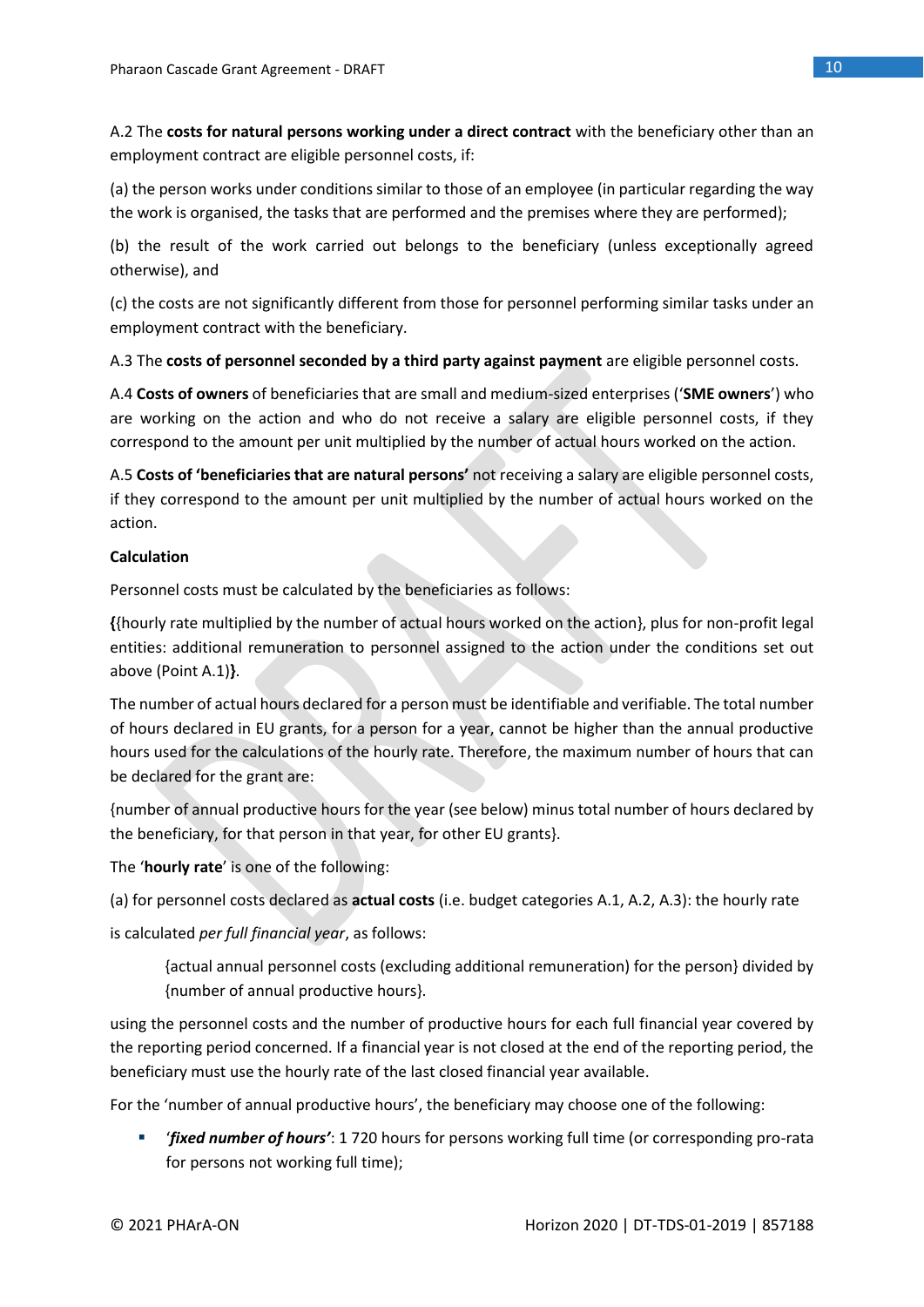▪ '*individual annual productive hours'*: the total number of hours worked by the person in the year for the beneficiary, calculated as follows:

{annual workable hours of the person (according to the employment contract, applicable collective labour agreement or national law) plus overtime worked minus absences (such as sick leave and special leave)}.

'Annual workable hours' means the period during which the personnel must be working, at the employer's disposal and carrying out his/her activity or duties under the employment contract, applicable collective labour agreement or national working time legislation.

If the contract (or applicable collective labour agreement or national working time legislation) does not allow to determine the annual workable hours, this option cannot be used;

▪ '*standard annual productive hours'*: the 'standard number of annual hours' generally applied by the beneficiary for its personnel in accordance with its usual cost accounting practices. This number must be at least 90% of the 'standard annual workable hours.

If there is no applicable reference for the standard annual workable hours, this option cannot be used. For all options, the actual time spent on **parental leave** by a person assigned to the action may be deducted from the number of annual productive hours.

As an alternative, beneficiary may calculate the hourly rate *per month*, as follows:

**{**actual monthly personnel cost (excluding additional remuneration) for the person divided by

{number of annual productive hours / 12}**}**

using the personnel costs for each month and (one twelfth of) the annual productive hours calculated according to either option (i) or (iii) above, i.e.:

- fixed number of hours or
- standard annual productive hours.

Time spent on **parental leave** may not be deducted when calculating the hourly rate per month. However, the beneficiary may declare personnel costs incurred in periods of parental leave in proportion to the time the person worked on the action in that financial year.

If parts of a basic remuneration are generated over a period longer than a month, the beneficiary may include only the share which is generated in the month (irrespective of the amount actually paid for that month).

Beneficiary must use only one option;

(a) for personnel costs declared on the basis of **unit costs** (i.e. budget categories A.1, A.2, A.4, A.5):

the hourly rate is one of the following:

(b) for SME owners or beneficiaries that are natural persons: the hourly rate set out in Annex 1

(see Points A.4 and A.5 above), or

(c) for personnel costs declared on the basis of the beneficiary's usual cost accounting practices:

the hourly rate calculated by the beneficiary in accordance with its usual cost accounting practices, if: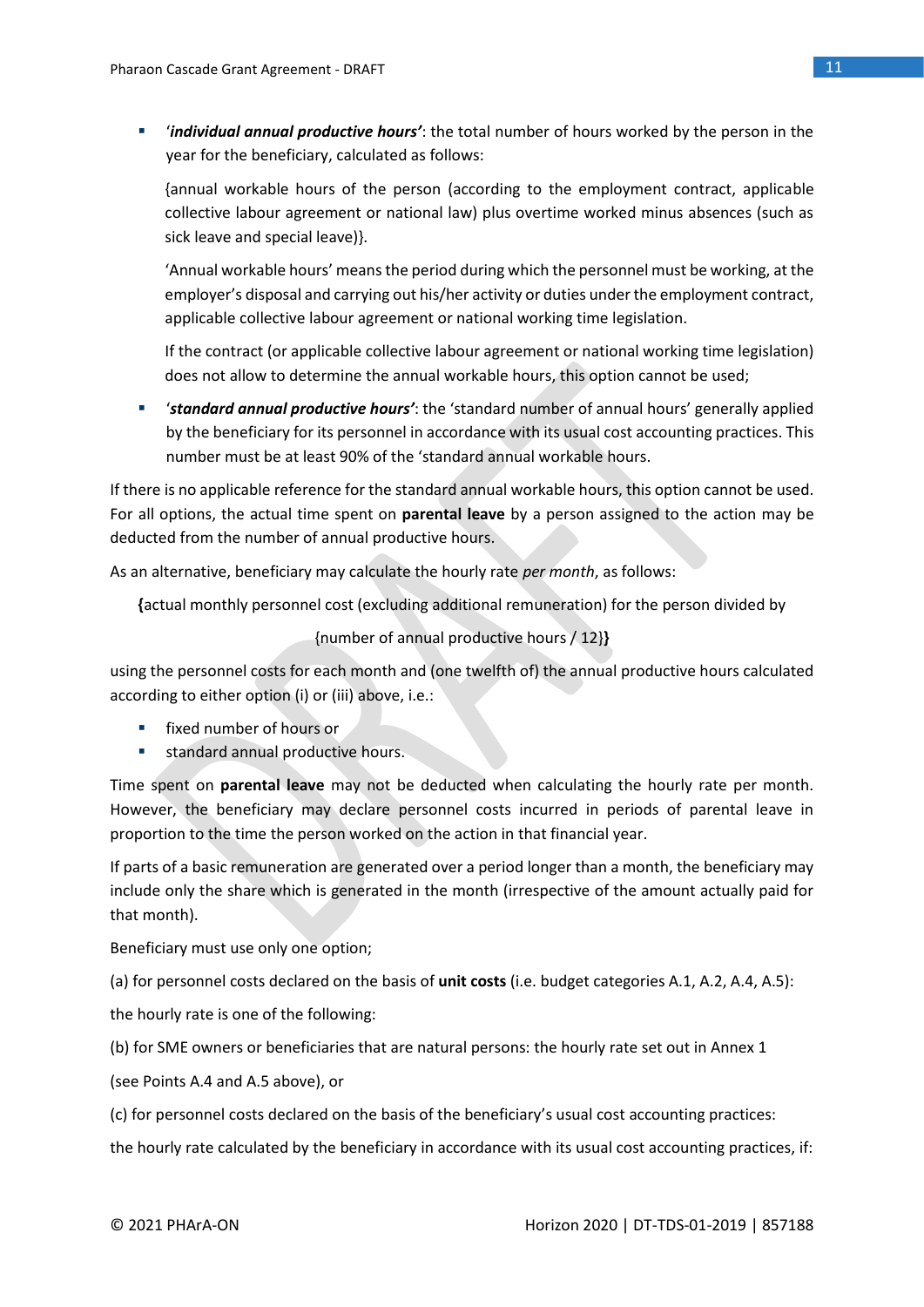- the cost accounting practices used are applied in a consistent manner, based on objective criteria, regardless of the source of funding;
- the hourly rate is calculated using the actual personnel costs recorded in the beneficiary's accounts, excluding any ineligible cost or costs included in other budget categories.

The actual personnel costs may be adjusted by the beneficiary on the basis of budgeted or estimated elements. Those elements must be relevant for calculating the personnel costs, reasonable and correspond to objective and verifiable information;

and

■ the hourly rate is calculated using the number of annual productive hours (see above).

**B. Direct costs of subcontracting** (including related duties, taxes and charges such as non-deductible value added tax (VAT) paid by the beneficiary) are eligible if the conditions in Article 5.1 are met.

Subcontracting may cover only a limited part of the action.

### **C. Other direct costs**

**C.1 Travel costs and related subsistence allowances** (including related duties, taxes and charges

such as non-deductible value added tax (VAT) paid by the beneficiary) are eligible if they are in line

with the beneficiary's usual practices on travel.

**C.2 The depreciation costs of equipment, infrastructure or other assets** (new or second-hand) as recorded in the beneficiary's accounts are eligible, if they were purchased in accordance with Article 8.1 and written off in accordance with international accounting standards and the beneficiary's usual accounting practices.

The costs of renting or leasing equipment, infrastructure or other assets (including related duties, taxes and charges such as non-deductible value added tax (VAT) paid by the beneficiary) are also eligible, if they do not exceed the depreciation costs of similar equipment, infrastructure or assets and do not include any financing fees.

The costs of equipment, infrastructure or other assets contributed in-kind against payment are eligible, if they do not exceed the depreciation costs of similar equipment, infrastructure or assets and do not include any financing fees.

The only portion of the costs that will be taken into account is that which corresponds to the duration of the action and rate of actual use for the purposes of the action.

**C.3 Costs of other goods and service**s (including related duties, taxes and charges such as

non-deductible value added tax (VAT) paid by the beneficiary) are eligible, if they are:

(a) purchased specifically for the action and in accordance with Article 8.1.

Such goods and services include, for instance, consumables and supplies, dissemination (including open access), protection of results, certificates on the methodology, translations and publications.

### **C.4 Capitalised and operating costs of 'large research infrastructure'** directly used for the action

are eligible, if: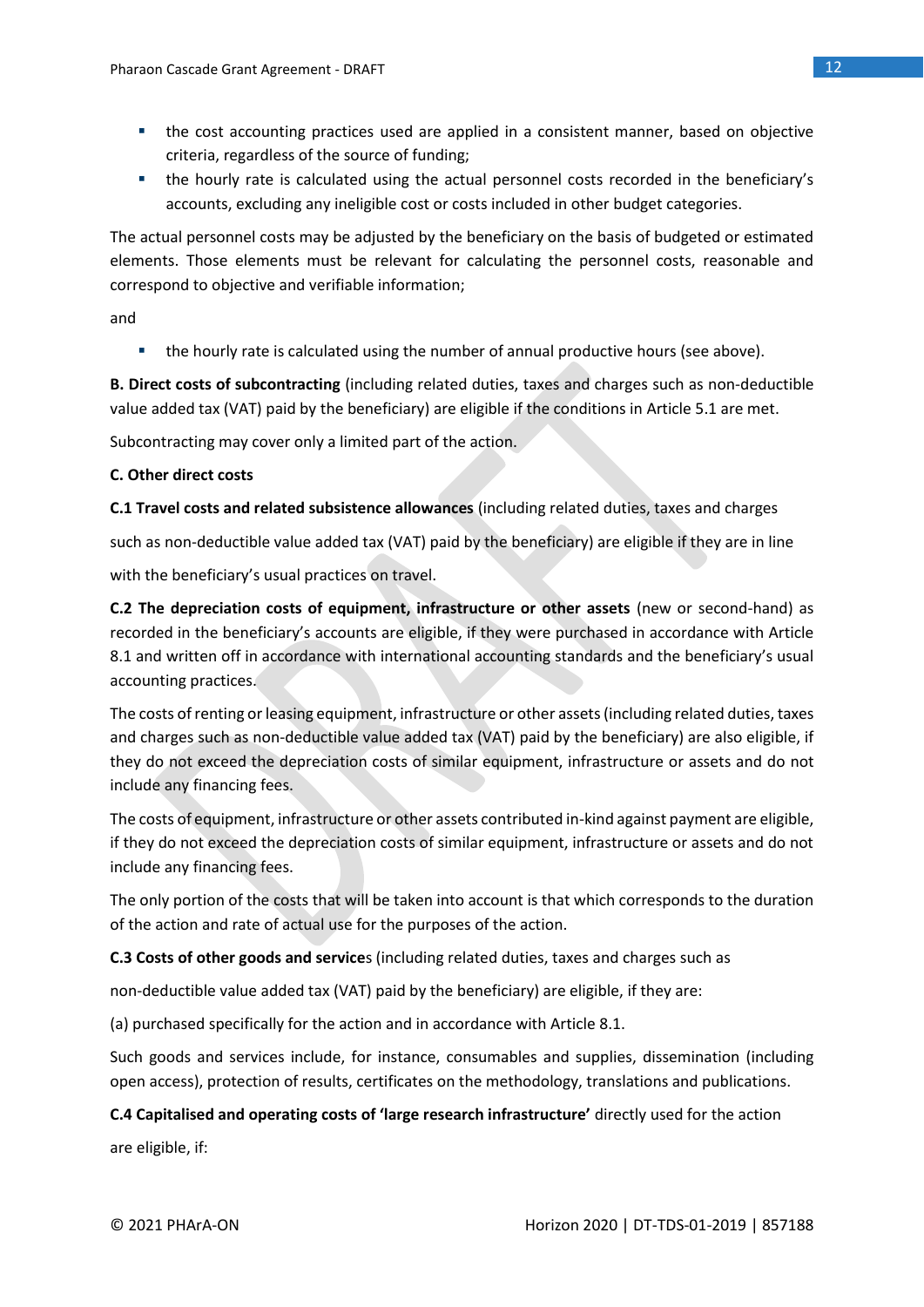(a) the value of the large research infrastructure represents at least 75% of the total fixed assets (at historical value in its last closed balance sheet before the date of the signature of the Agreement or as determined on the basis of the rental and leasing costs of the research infrastructure);

(b) the beneficiary's methodology for declaring the costs for large research infrastructure has been positively assessed by the Contractor ('ex-ante assessment');

(c) the beneficiary declares as direct eligible costs only the portion which corresponds to the duration of the action and the rate of actual use for the purposes of the action, and

(d) they comply with the conditions as further detailed in this Agreement.

**C.5 Costs of internally invoiced goods and services** directly used for the action are eligible, if:

(a) they are declared on the basis of a unit cost calculated in accordance with the beneficiary's usual cost accounting practices;

(b) the cost accounting practices used are applied in a consistent manner, based on objective criteria, regardless of the source of funding;

(c) the unit cost is calculated using the actual costs for the good or service recorded in the beneficiary's accounts, excluding any ineligible cost or costs included in other budget categories.

The actual costs may be adjusted by the beneficiary on the basis of budgeted or estimated elements. Those elements must be relevant for calculating the costs, reasonable and correspond to objective and verifiable information;

(d) the unit cost excludes any costs of items which are not directly linked to the production of the invoiced goods or service.

'Internally invoiced goods and services' means goods or services which are provided by the beneficiary directly for the action and which the beneficiary values on the basis of its usual cost accounting practices.

### **D. Indirect costs**

**Indirect costs** are eligible if they are declared on the basis of the flat-rate of 25% of the eligible direct costs (see Article 5.2 and Points A to C above), from which are excluded costs of subcontracting.

Beneficiaries receiving an operating grant financed by the EU budget cannot declare indirect costs for the period covered by the operating grant, unless they can demonstrate that the operating grant does not cover any costs of the action.

### **5.3 Ineligible costs**

'Ineligible costs' are:

(a) costs that do not comply with the conditions set out above (Article 6.1 to 6.4), in particular:

- costs related to return on capital;
- debt and debt service charges;
- **■** provisions for future losses or debts;
- interest owed:
- doubtful debts;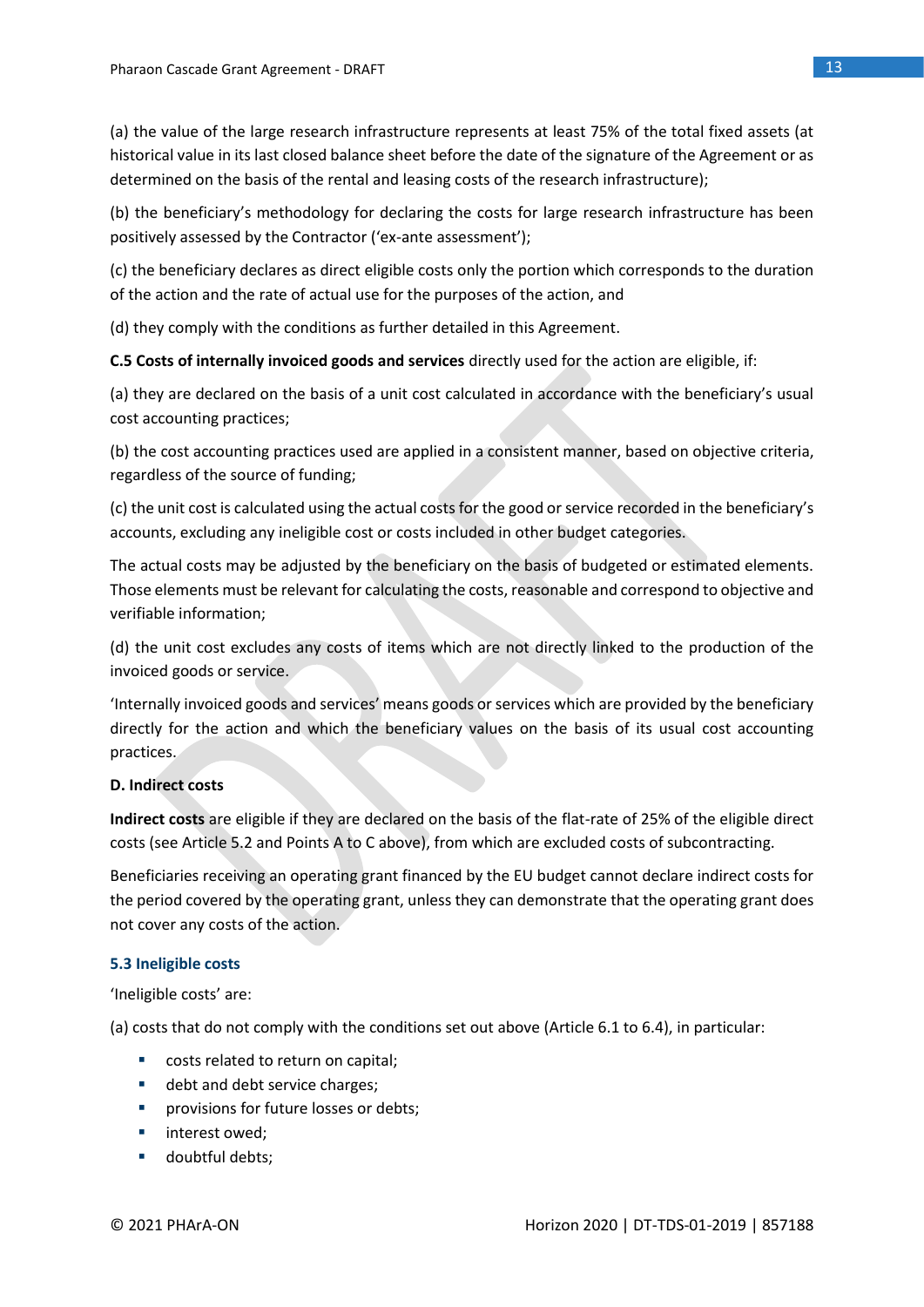- currency exchange losses;
- bank costs charged by the beneficiary's bank for transfers from the Commission;
- excessive or reckless expenditure;
- deductible VAT;
- costs incurred during suspension of the implementation of the action;

(b) costs declared under another EU grant; in particular, indirect costs if the beneficiary is already receiving an operating grant financed by the EU budget in the same period, unless it can demonstrate that the operating grant does not cover any costs of the action.

### **5.4 Consequences of declaration of ineligible costs**

Declared costs that are ineligible will be rejected. This may also lead to any of the other measures described in Chapter 6.

# **CHAPTER 4: RIGHTS AND OBLIGATIONS OF THE PARTIES**

### **Article 6 – General obligation to properly implement the Sub-project**

### **6.1 General obligation to properly implement the Sub-project**

The beneficiary must implement the action as described in Annex 1 and in compliance with the provisions of the Agreement and all legal obligations under applicable EU, international and national law.

### **6.2 Consequences of non-compliance**

If a beneficiary breaches any of its obligations under this Article, the grant may be reduced. Such breaches may also lead to any of the other measures described in Chapter 6.

### **Article 7 – Resources to implement the Sub-project**

The beneficiary must have the appropriate resources to implement the action. If it is necessary to implement the action, the beneficiaries may:

- **•** purchase goods, works and services;
- use in-kind contributions provided by third parties against payment;
- use in-kind contributions provided by third parties free of charge;
- call upon subcontractors to implement action tasks described in Annex 1;

In these cases, the beneficiary retains sole responsibility towards the contractor for implementing the action.

### **Article 8 – Purchase of goods, works and services**

### **8.1 Rules for purchasing goods, works and services**

If necessary to implement the action, the beneficiary may purchase goods, works or services. The beneficiary must make such purchases ensuring the best value for money or, if appropriate, the lowest price. In doing so, they must avoid any conflict of interests.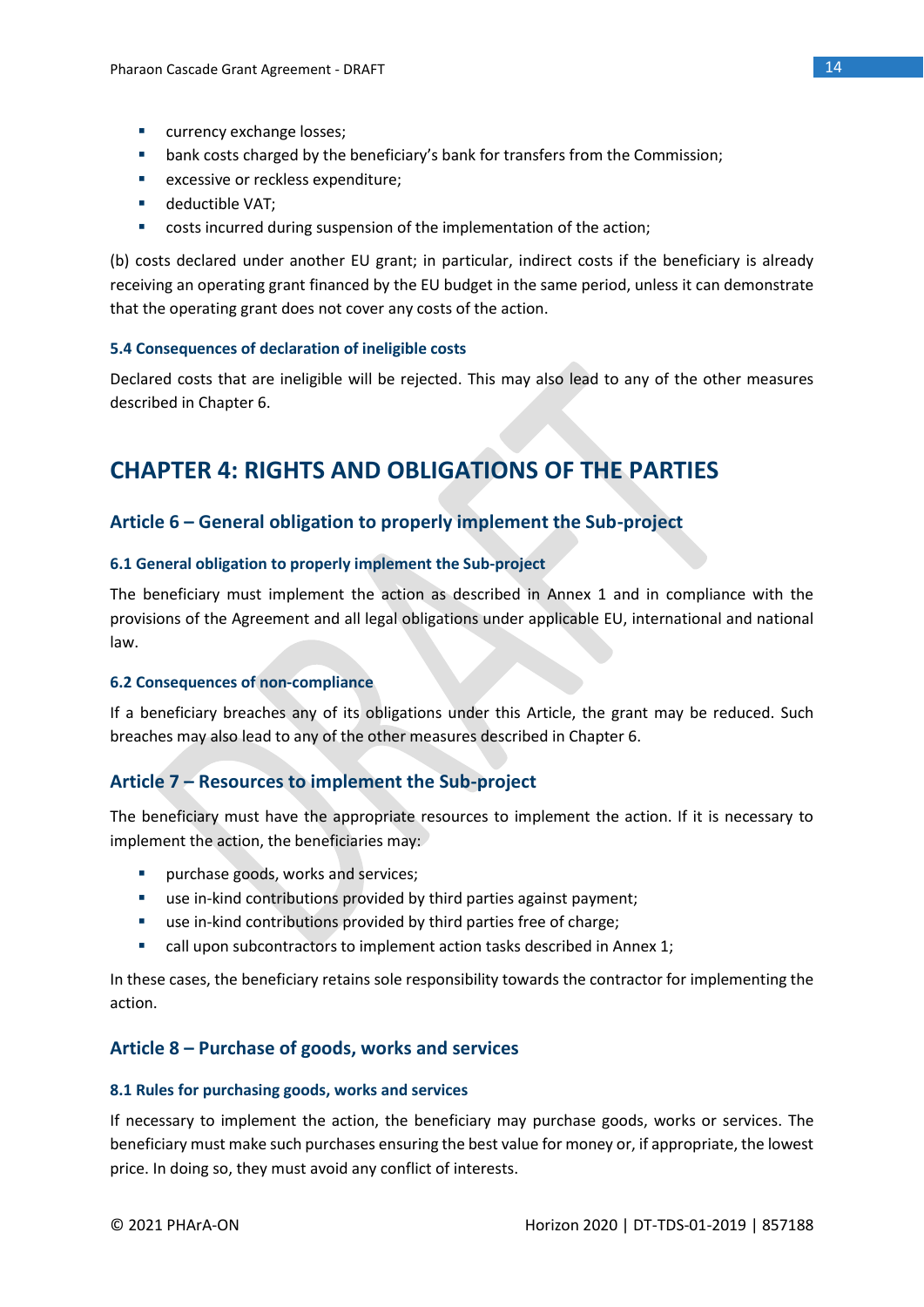The beneficiary must ensure that the Commission, the European Court of Auditors (ECA) and the European Anti-Fraud Office (OLAF) can exercise their rights under Articles 22 and 23 of the Annotated Grant Agreement also towards their contractors.

If the beneficiary is a 'contracting authorities' within the meaning of Directive 2004/18/EC5 (or 2014/24/EU6) or 'contracting entities' within the meaning of Directive 2004/17/EC7 (or 2014/25/EU8) must comply with the applicable national law on public procurement.

All expenditures need to follow national regulation regarding the use of publicly supplied funds.

### **8.2 Consequences of non-compliance**

If a beneficiary breaches any of its obligations under point 8.1, the costs related to the contract concerned will be ineligible and will be rejected.

If a beneficiary breaches any of its obligations, the grant may be reduced. Such breaches may also lead to any of the other measures described in Chapter 6.

### **Article 9 – General obligation to inform**

### **9.1 General obligation to provide information upon request**

The beneficiary must provide  $-$  during implementation of the sub-project or afterwards  $-$  any information requested in order to verify eligibility of the costs, proper implementation of the action and compliance with any other obligation under the Agreement.

### **9.2 Obligation to keep information up to date and to inform about events and circumstances likely to affect the Agreement**

The beneficiary must keep the contractor up to date, and must immediately inform of any of the following:

(a) **events** which are likely to affect significantly or delay the implementation of the action or the EU's financial interests, in particular:

▪ changes in its legal, financial, technical, organisational or ownership situation;

### (b) **circumstances** affecting:

- the decision to award the grant or
- compliance with requirements under the Agreement.

### **9.3 Consequences of non-compliance**

If a beneficiary breaches any of its obligations under this Article, the grant may be reduced. Such breaches may also lead to any of the other measures described in Chapter 6.

### **Article 10 – Keeping records – supporting documentation**

### **10.1 Obligation to keep records and other supporting documentation**

The beneficiary must — for a period of five years after the payment of the balance — keep records and other supporting documentation in order to prove the proper implementation of the action and the costs they declare as eligible.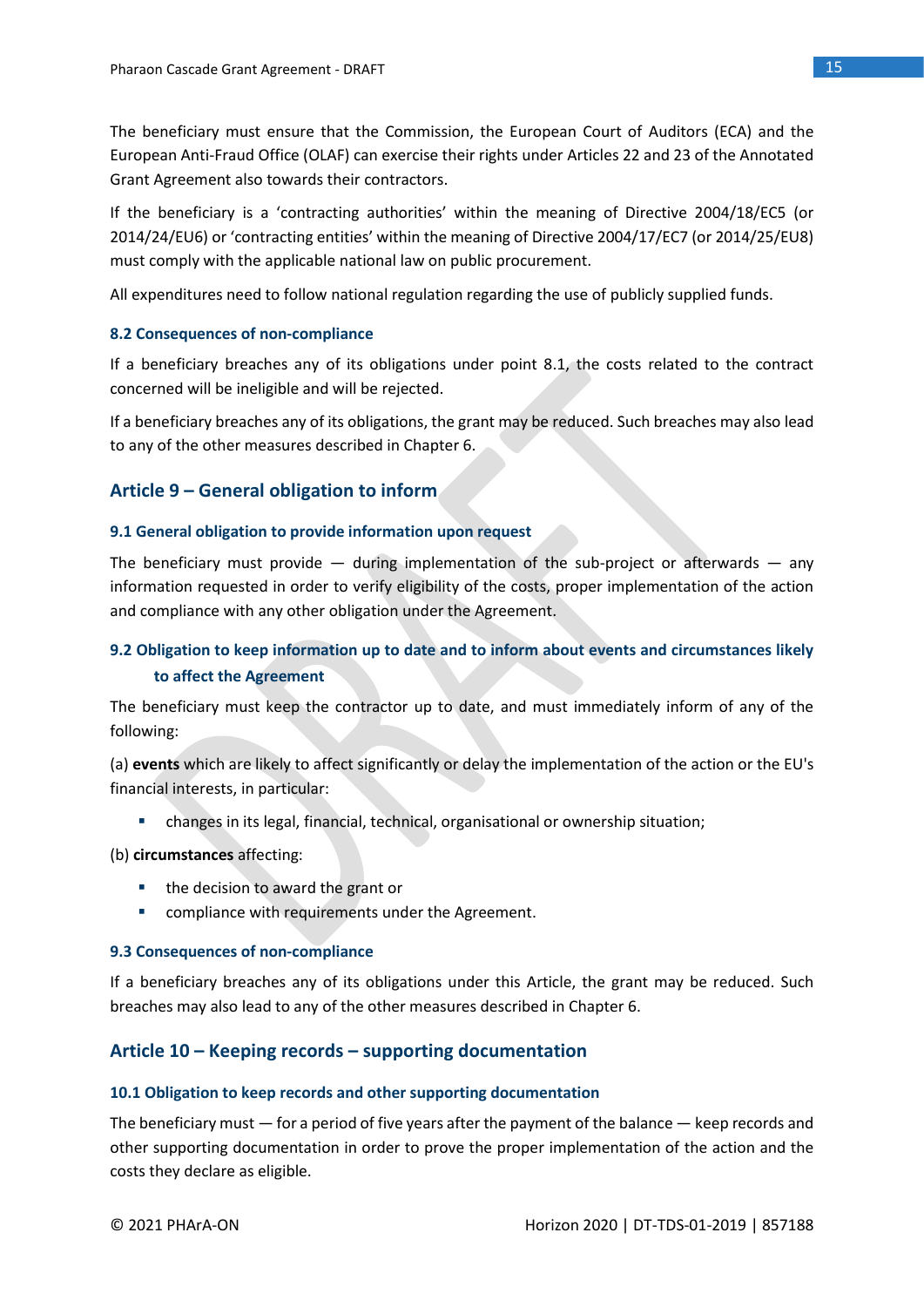They must make them available upon request or in the context of checks, reviews, audits or investigations.

If there are on-going checks, reviews, audits, investigations, litigation or other pursuits of claims under the Agreement, the beneficiary must keep the records and other supporting documentation until the end of these procedures.

The beneficiary must keep the original documents. Digital and digitalised documents are considered originals if they are authorised by the applicable national law. The contractor may accept non-original documents if it considers that they offer a comparable level of assurance.

The beneficiary must keep records and other supporting documentation on scientific and technical implementation of the action in line with the accepted standards in the respective field.

### **10.2 Records and other documents to support costs declared**

The beneficiary must keep the records and documentation supporting the costs declared, in particular the following:

(a) for **actual costs**: adequate records and other supporting documentation to prove the costs declared, such as contracts, subcontracts, invoices and accounting records. In addition, the beneficiaries' usual cost accounting practices and internal control procedures must enable direct reconciliation between the amounts declared, the amounts recorded in their accounts and the amounts stated in the supporting documentation;

(b) for **unit costs**: adequate records and other supporting documentation to prove the number of units declared. Beneficiary does not need to identify the actual eligible costs covered or to keep or provide supporting documentation (such as accounting statements) to prove the amount per unit.

In addition, **for unit costs calculated in accordance with the beneficiary's usual cost accounting practices**, the beneficiaries must keep adequate records and documentation to prove that the cost accounting practices used comply with the conditions set out in Article 5.

The beneficiary may submit to the contractor, for approval, a certificate stating that their usual cost accounting practices comply with these conditions ('**certificate on the methodology**'). If the certificate is approved, costs declared in line with this methodology will not be challenged subsequently, unless the beneficiary has concealed information for the purpose of the approval.

(c) for **flat-rate costs**: adequate records and other supporting documentation to prove the eligibility of the costs to which the flat-rate is applied. The beneficiary does not need to identify the costs covered or provide supporting documentation (such as accounting statements) to prove the amount declared at a flat-rate.

In addition, for **personnel costs** (declared as actual costs or on the basis of unit costs), the beneficiary must keep **time records** for the number of hours declared. The time records must be in writing and approved by the persons working on the action and their supervisors, at least monthly. In the absence of reliable time records of the hours worked on the action, the contractor may accept alternative evidence supporting the number of hours declared, if it considers that it offers an adequate level of assurance.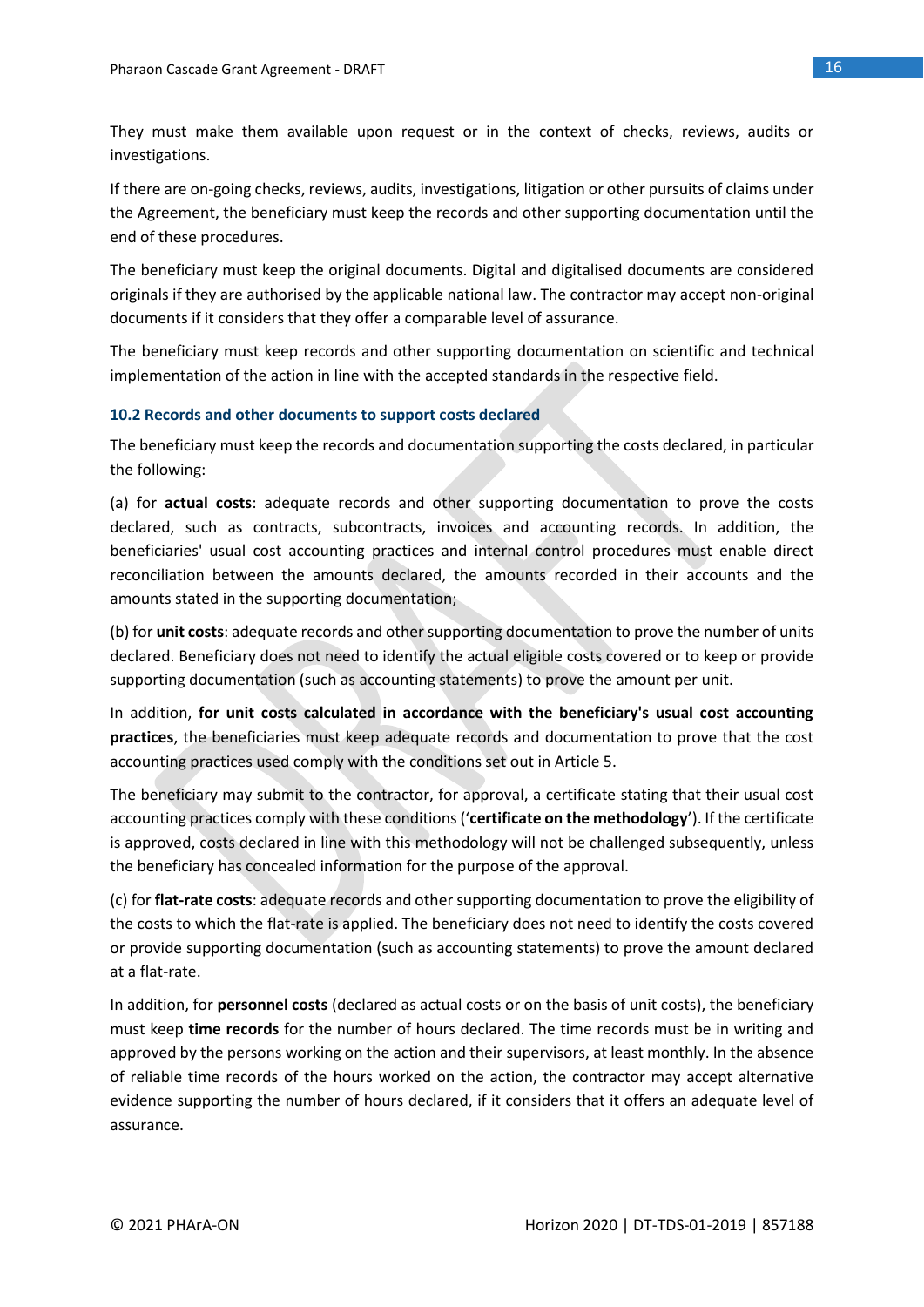As an exception, for **persons working exclusively on the action**, there is no need to keep time records, if the beneficiary signs a declaration confirming that the persons concerned have worked exclusively on the action.

### **10.3 Consequences of non-compliance**

If a beneficiary breaches any of its obligations under this Article, costs insufficiently substantiated will be ineligible and will be rejected, and the grant may be reduced.

Such breaches may also lead to any of the other measures described in Chapter 6.

### **Article 11 – Submission of the deliverables**

### **11.1 Obligation to submit deliverables**

The beneficiary must submit the 'deliverables' identified in Annex 1, in accordance with the timing and conditions set out in it.

### **11.2 Consequences of non-compliance**

If the beneficiary breaches any of its obligations under this Article, the contractor may apply any of the measures described in Chapter 6.

### **Article 12 – Reporting – Payment requests**

### **12.1 Obligation to submit report**

The sub-project has a single reporting period.

The beneficiary must submit the final report within 60 days after the end of sub-project

The **final report** must include the following:

(a) a '**final technical report**' with a **summary** containing:

- an overview of the results and their exploitation and dissemination;
- the conclusions on the action,
- a signed statement by the Pilot Coordinator(s) that the objectives were fulfilled (See Annex 2)

(b) a '**final financial report**' containing:

■ a 'final financial statement', including the request for payment of the balance.

The beneficiary must certify that:

- the information provided is full, reliable and true;
- the costs declared are eligible (see Article 5);
- the costs can be substantiated by adequate records and supporting documentation that will be produced upon request or in the context of checks, reviews, audits and investigations, and
- that all the receipts have been declared;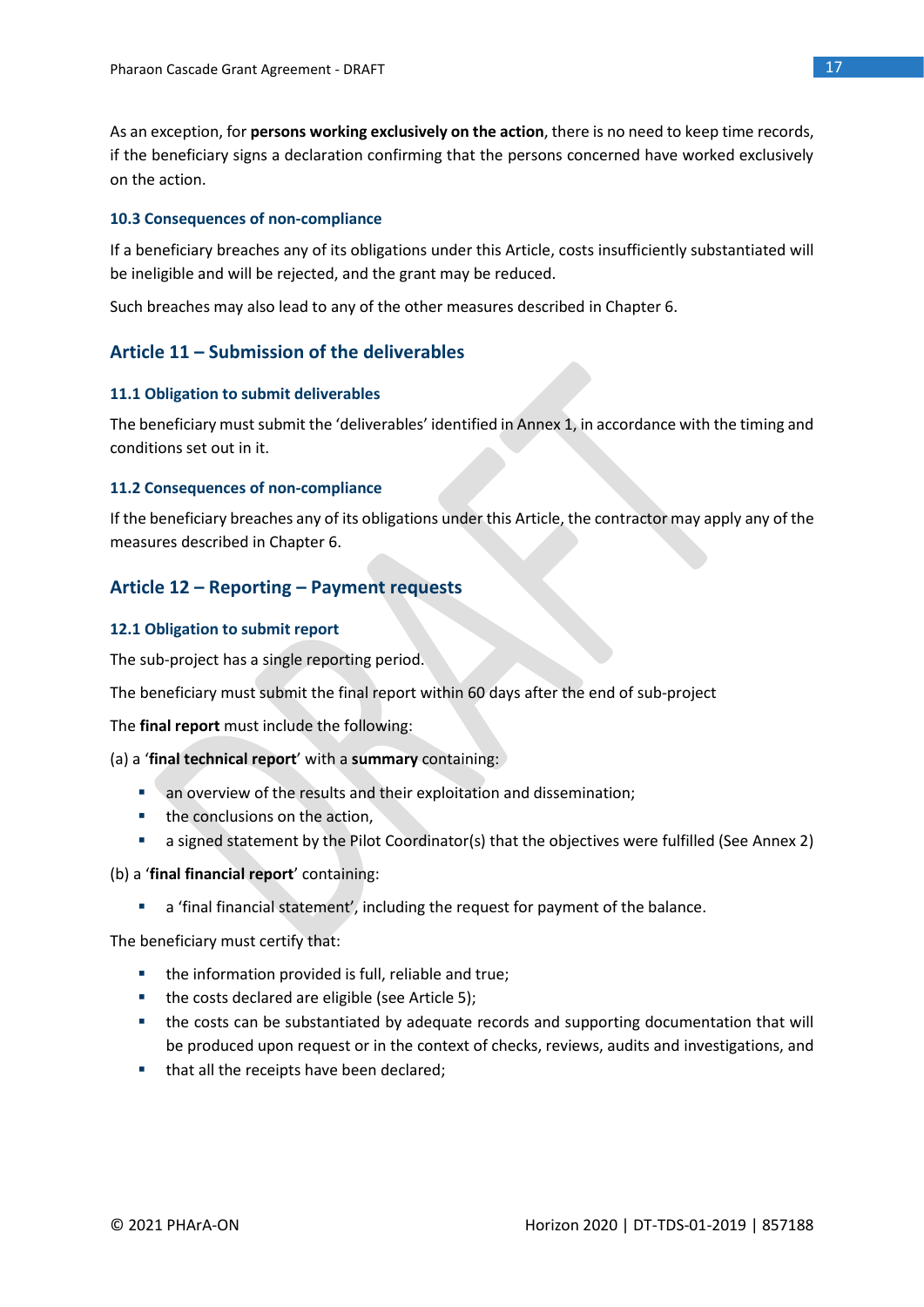### **12.2 Currency for financial statements and conversion into euro**

Financial statements must be drafted in euros. A beneficiary with accounting established in a currency other than the euro must convert the costs recorded in their account into euro, at the average of the daily exchange rates published in the C series of the *Official Journal of the European Union*, calculated over the corresponding reporting period.

If no daily euro exchange rate is published in the *Official Journal of the European Union* for the currency in question, they must be converted at the average of the monthly accounting rates published on the Commission's website, calculated over the corresponding reporting period.

A beneficiary with accounting established in euros must convert costs incurred in another currency into euro according to their usual accounting practices.

### **12.3 Language of reports**

All reports (technical and financial reports, including financial statements) must be submitted in English.

### **Article 13 – Payments and payment arrangements**

### **13.1 Payments to be made**

The payment schedule is directly linked to the relevant phase of the Sub-project. The payment per phase will be disbursed once a defined milestone has been reached (please see table below).

| Type of payment | <b>Milestone</b>                                                                                                                                                        | <b>Payment</b> |
|-----------------|-------------------------------------------------------------------------------------------------------------------------------------------------------------------------|----------------|
| Prepayment      | Within 30 days either from the entry into force of Cascade Grant<br>Agreement or from 10 days before the starting date of the Sub-<br>project, whichever is the latest. | Up to 50%      |
| Final payment   | Within 30 days after written approval of the final report.                                                                                                              | Up to 50%      |

Based on the planned timeline the following payments are foreseen:

Payment will be made on the beneficiary's bank account which has been identified during validation of PIC and confirmed in written by the beneficiary's bank:

| <b>Account holder</b> |  |
|-----------------------|--|
| <b>Address</b>        |  |
| <b>Bank name</b>      |  |
| <b>Account number</b> |  |
| Country               |  |
| <b>IBAN</b>           |  |
| <b>SWIFT/BIC</b>      |  |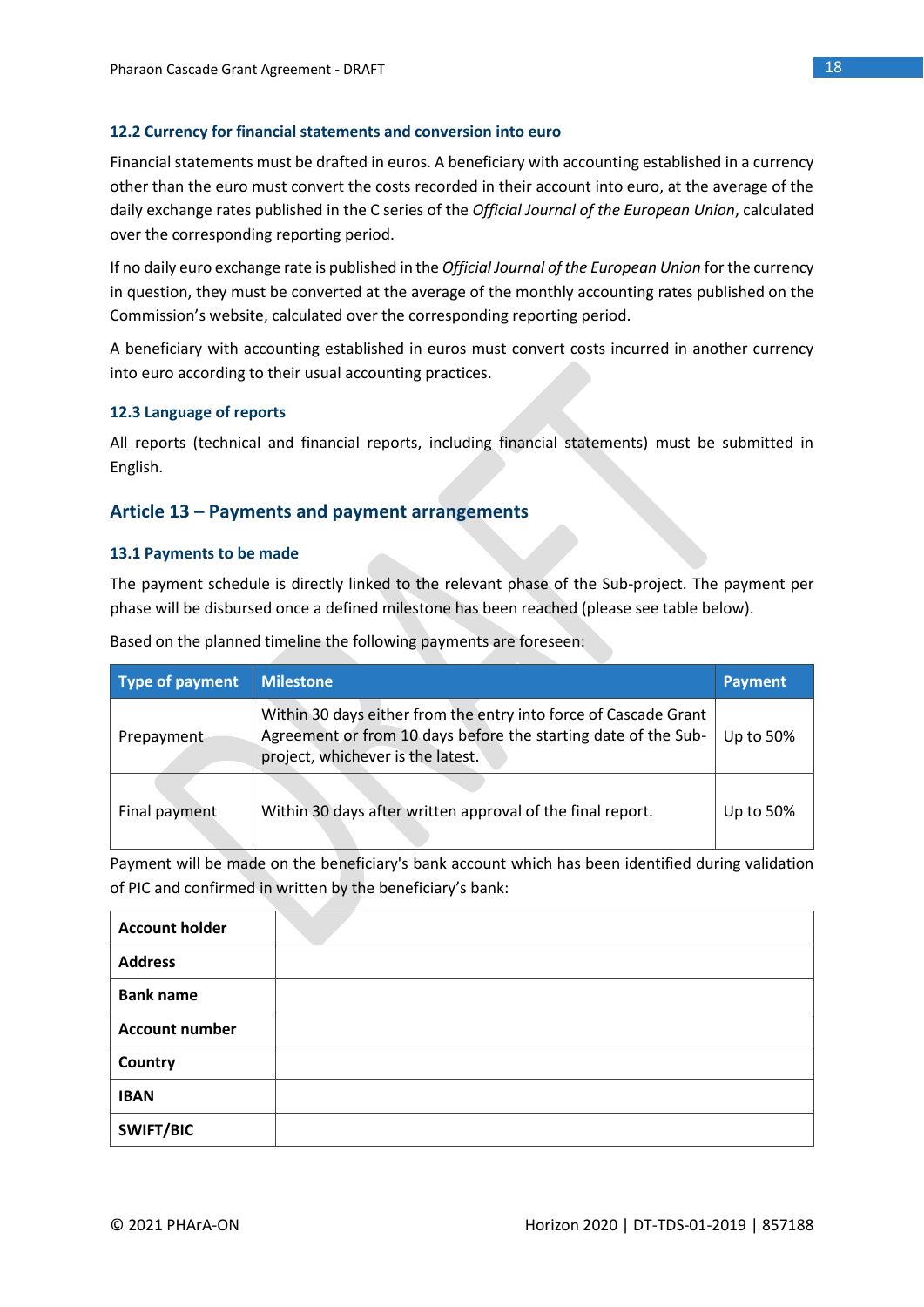When making payments, the contractor will formally notify to the beneficiary the amount due, specifying whether it concerns a pre-payment or the final payment. For the final payment the notification will also specify the final grant amount.

In the case of reduction of the specific grant or recovery of undue amounts, the notification will be preceded by the contradictory procedure set out in Article 4.

### **Article 14 – Checks, reviews, audits and investigation – extension of findings**

### **14.1 Right to carry out checks**

The Commission or/and the contractor will  $-$  during the implementation of the sub-project or afterwards — check the proper implementation of the sub-project and compliance with the obligations under the Agreement, including assessing deliverables and reports.

For this purpose, the Commission and/or the contractor may be assisted by external persons or bodies.

The Commission and/or the contractor may also request additional information. The Commission and /or the contractor may request the beneficiary to provide such information to it directly.

Information provided must be accurate, precise and complete and in the format requested, including electronic format.

### **14.2 Right to carry out reviews**

The Commission and/or the contractor may  $-$  during the implementation of the action or afterwards — carry out reviews on the proper implementation of the action (including assessment of deliverables and reports), compliance with the obligations under the Agreement and continued scientific or technological relevance of the action.

Reviews may be started up to two years after the payment of the balance. They will be formally notified to the beneficiary and will be considered to have started on the date of the formal notification.

The Commission and/or the contractor may carry out reviews directly (using its own staff) or indirectly (using external persons or bodies appointed to do so). It will inform the beneficiary of the identity of the external persons or bodies. They have the right to object to the appointment on grounds of commercial confidentiality.

The beneficiary must provide — within the deadline requested — any information and data in addition to deliverables and reports already submitted (including information on the use of resources). The Commission and/or the contractor may request the beneficiary to provide such information to it directly.

The beneficiary may be requested to participate in meetings, including with external experts.

For **on-the-spot** reviews, the beneficiary must allow access to his sites and premises, including to external persons or bodies, and must ensure that information requested is readily available.

Information provided must be accurate, precise and complete and in the format requested, including electronic format.

On the basis of the review findings, a '**review report**' will be drawn up.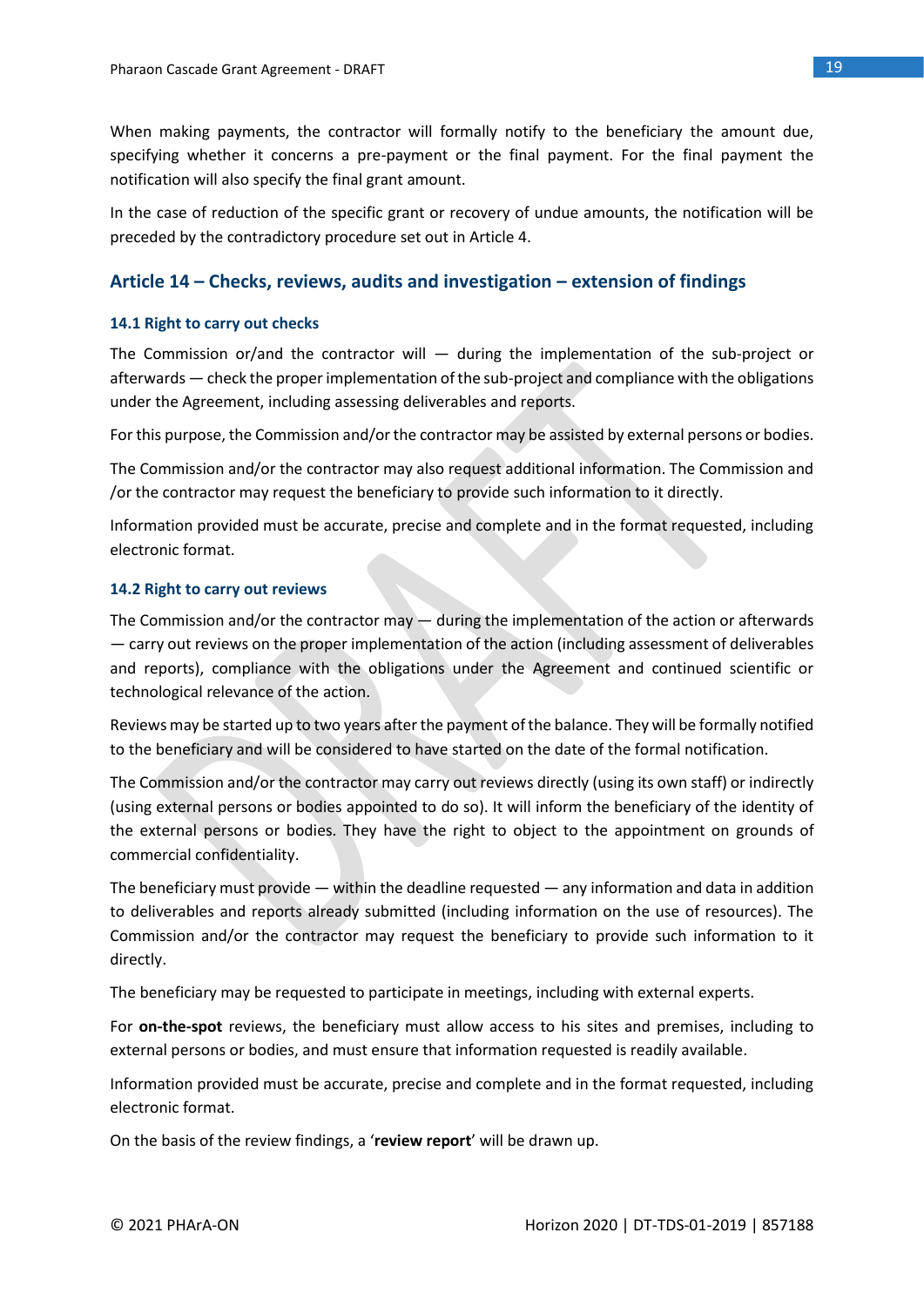The Commission and/or the contractor will formally notify the review report to the beneficiary, which has 30 days to formally notify observations ('**contradictory review procedure**').

Reviews (including review reports) are in the language of the Agreement.

### **14.3 Right to carry out audits**

The Commission and/or the contractor may  $-$  during the implementation of the action or afterwards carry out audits on the proper implementation of the action and compliance with the obligations under the Agreement.

Audits may be started up to two years after the payment of the balance. They will be formally notified to the beneficiary and will be considered to have started on the date of the formal notification.

The Commission and/or the contractor may carry out audits directly (using its own staff) or indirectly (using external persons or bodies appointed to do so). It will inform the beneficiary of the identity of the external persons or bodies. They have the right to object to the appointment on grounds of commercial confidentiality.

The beneficiary must provide — within the deadline requested — any information (including complete accounts, individual salary statements or other personal data) to verify compliance with the Agreement. The Commission and/or the contractor may request beneficiaries to provide such information to it directly.

For **on-the-spot** audits, the beneficiary must allow access to their sites and premises, including to external persons or bodies, and must ensure that information requested is readily available.

Information provided must be accurate, precise and complete and in the format requested, including electronic format.

On the basis of the audit findings, a '**draft audit report**' will be drawn up.

The Commission and/or the contractor will formally notify the draft audit report to the beneficiary concerned, which has 30 days to formally notify observations ('**contradictory audit procedure**'). This period may be extended by The Commission and/or the contractor in justified cases.

The '**final audit report**' will take into account observations by the beneficiary concerned. The report will be formally notified to it.

Audits (including audit reports) are in the language of the Agreement.

The Commission may also access the beneficiaries' statutory records for the periodical assessment of unit costs or flat-rate amounts.

### **14.4 Investigations by the European Anti-Fraud Office (OLAF)**

Under Regulations No 883/201316 and No 2185/9617 (and in accordance with their provisions and procedures), the European Anti-Fraud Office (OLAF) may — at any moment during implementation of the action or afterwards — carry out investigations, including on-the-spot checks and inspections, to establish whether there has been fraud, corruption or any other illegal activity affecting the financial interests of the EU.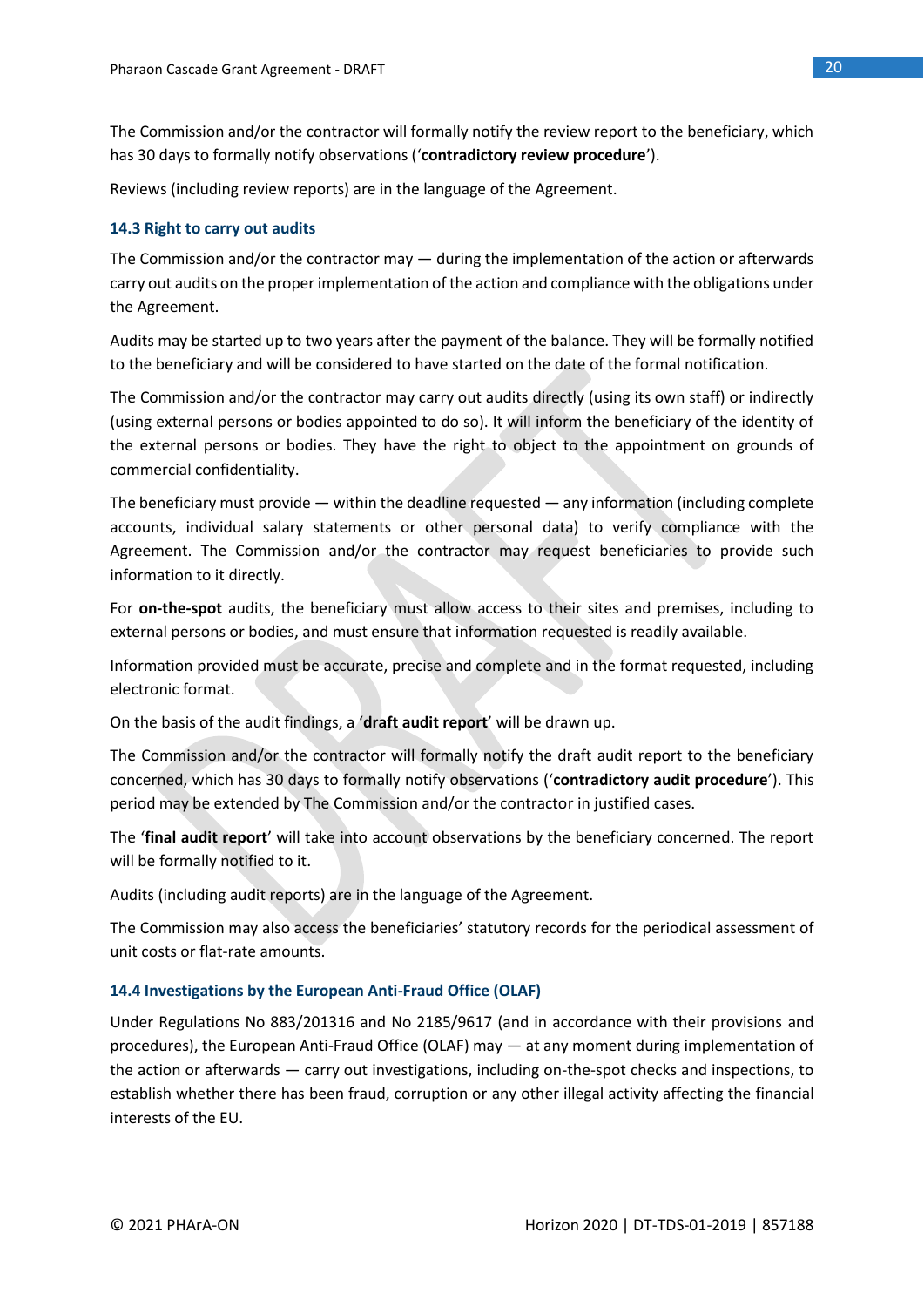### **14.5 Checks and audits by the European Court of Auditors (ECA)**

Under Article 287 of the Treaty on the Functioning of the European Union (TFEU) and Article 161 of the Financial Regulation No 966/201218, the European Court of Auditors (ECA) may — at any moment during implementation of the action or afterwards — carry out audits.

The ECA has the right of access for the purpose of checks and audits.

### **14.6 Findings in this grant**

Findings in checks, reviews, audits or investigations carried out in the context of this grant may lead to the rejection of ineligible costs, reduction of the grant, recovery of undue amounts or to any of the other measures described in Chapter 6.

Rejection of costs or reduction of the grant after the payment of the balance will lead to a revised final cascade grant amount.

Checks, reviews, audits or investigations that find systemic or recurrent errors, irregularities, fraud or breach of obligations may also lead to consequences in other EU grants awarded under similar conditions ('**extension of findings from this grant to other grants**').

Moreover, findings arising from an OLAF investigation may lead to criminal prosecution under national law.

### **14.7 Findings in other grants**

The Commission may extend findings from other grants to this grant ('**extension of findings from other grants to this grant**'), if:

(a) the beneficiary concerned is found, in other EU grants awarded under similar conditions, to have committed systemic or recurrent errors, irregularities, fraud or breach of obligations that have a material impact on this grant and

(b) those findings are formally notified to the beneficiary — together with the list of grants affected by the findings — no later than two years after the payment of the balance of this grant.

The extension of findings may lead to the rejection of costs, reduction of the grant, recovery of undue amounts, suspension of payments, suspension of the action implementation or termination.

### **14.8 Procedure**

The Commission and/or the contractor will formally notify the beneficiary of the systemic or recurrent errors and its intention to extend these audit findings, together with the list of grants affected.

If the findings concern **eligibility of costs**: the formal notification will include:

(a) an invitation to submit observations on the list of grants affected by the findings;

(b) the request to submit **revised financial statements** for all grants affected;

(c) the **correction rate for extrapolation** established by the Commission on the basis of the systemic or recurrent errors, to calculate the amounts to be rejected if the beneficiary:

- considers that the submission of revised financial statements is not possible or practicable or
- does not submit revised financial statements.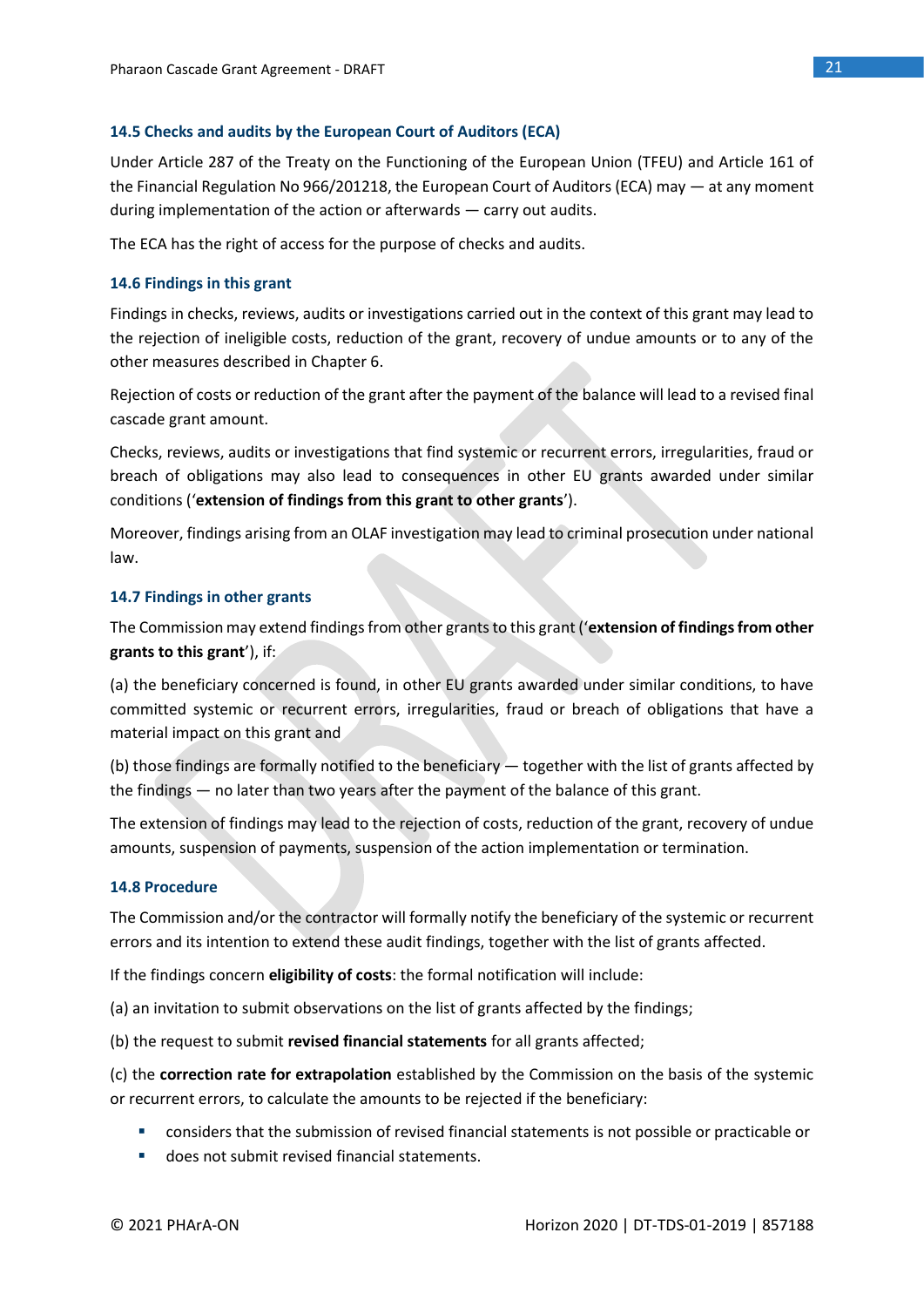The beneficiary has 90 days from receiving notification to submit observations, revised financial statements or to propose a duly substantiated **alternative correction method**. This period may be extended by the Commission and/or the contractor in justified cases.

The Commission and/or the contractor may then start a rejection procedure, on the basis of:

- the revised financial statements, if approved;
- the proposed alternative correction method, if accepted

or

■ the initially notified correction rate for extrapolation, if it does not receive any observations or revised financial statements, does not accept the observations or the proposed alternative correction method or does not approve the revised financial statements.

If the findings concern **substantial errors**, **irregularities or fraud** or **serious breach of obligations**: the formal notification will include:

(a) an invitation to submit observations on the list of grants affected by the findings and

(b) the flat-rate the Commission intends to apply according to the principle of proportionality.

The beneficiary has 90 days from receiving notification to submit observations or to propose a duly substantiated alternative flat-rate.

The Commission and/or the contractor may then start a reduction procedure, on the basis of:

■ the proposed alternative flat-rate, if accepted

or

■ the initially notified flat-rate, if it does not receive any observations or does not accept the observations or the proposed alternative flat-rate.

### **14.9 Consequences of non-compliance**

If a beneficiary breaches any of its obligations under this Article, any insufficiently substantiated costs will be ineligible and will be rejected.

Such breaches may also lead to any of the other measures described in Chapter 6.

### **Article 15 – Evaluation of the impact of the Sub-project**

The Commission and/or the contractor may carry out interim and final evaluations of the impact of the action measured against the objective of the EU programme.

Evaluations may be started during implementation of the action and up to five years after the payment of the balance. The evaluation is considered to start on the date of the formal notification to the coordinator or beneficiary. The Commission and/or the contractor may make these evaluations directly (using its own staff) or indirectly (using external bodies or persons it has authorised to do so).

The beneficiary must provide any information relevant to evaluate the impact of the action, including information in electronic format. If the beneficiary breaches any of its obligations under this Article, the Commission and/or the contractor may apply the measures described in Chapter 6.

22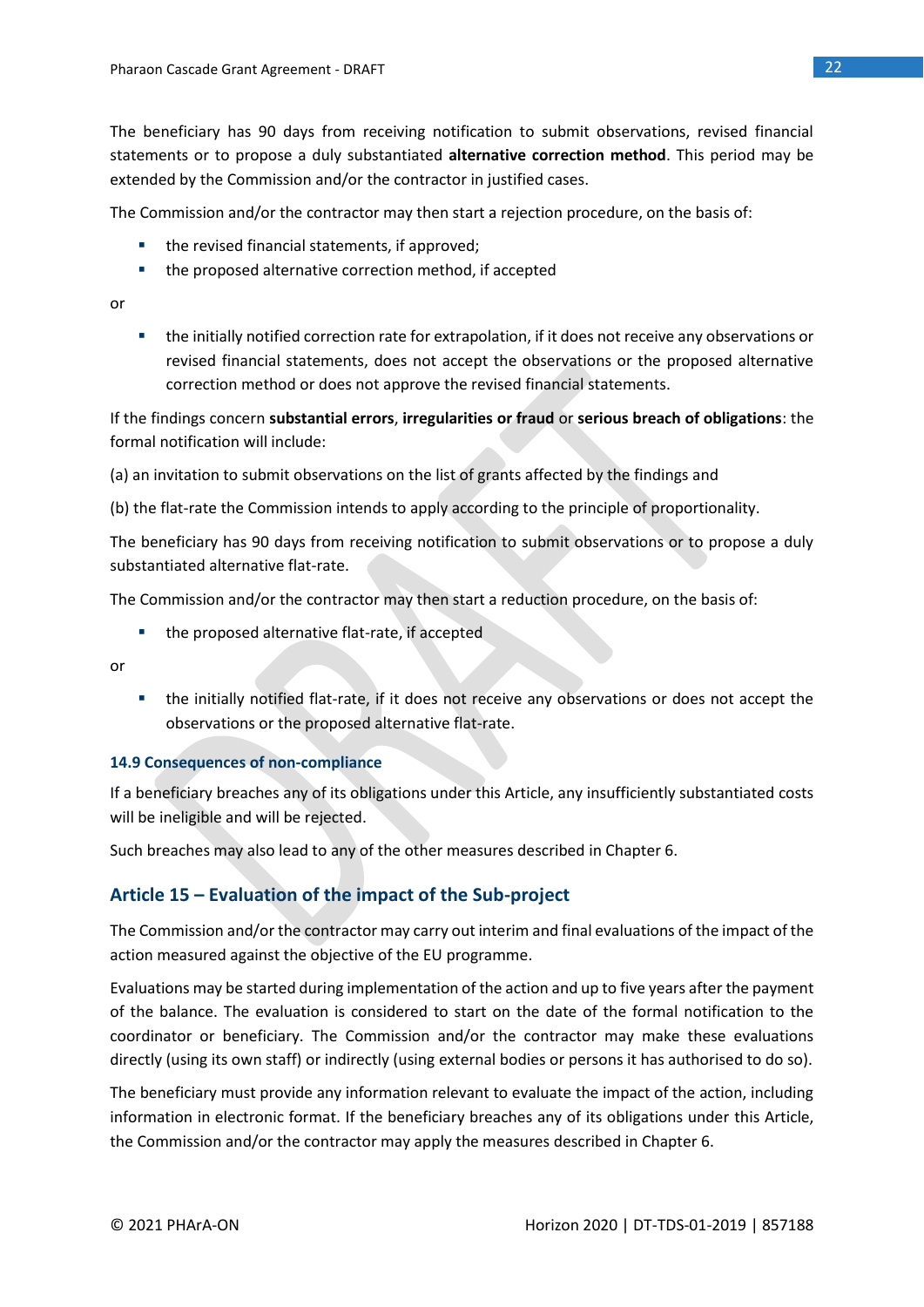# **CHAPTER 5: RIGHTS AND OBLIGATIONS RELATED TO BACKGROUND AND RESULTS**

### **Article 16 – Management of intellectual property**

The beneficiary must identify and agree (in writing) on the background for the action ('**agreement on background**').

'**Background**' means any data, know-how or information — whatever its form or nature (tangible or intangible), including any rights such as intellectual property rights — that:

- is held by the beneficiaries before they acceded to the Agreement, and
- is needed to implement the action or exploit the results.

No rights to the intellectual property held by the Pharaon consortium, its linked third-parties, or subcontractors are granted to the beneficiary unless explicitly stated otherwise.

If the beneficiary breaches any of its obligations under this Article, the grant may be reduced. Such breaches may also lead to any of the other measures described in Chapter 6.

To exercise access rights, this must first be requested in writing ('**request for access**'). '**Access rights**' means rights to use results or background under the terms and conditions laid down in this Agreement.

Waivers of access rights are not valid unless in writing. Unless agreed otherwise, access rights do not include the right to sub-license.

Results are owned by the beneficiary that generates them. '**Results**' means any (tangible or intangible) output of the action such as data, knowledge or information — whatever its form or nature, whether it can be protected or not  $-$  that is generated in the action, as well as any rights attached to it, including intellectual property rights.

No rights to the intellectual property held by the Pharaon consortium, its linked third-parties, or subcontracts are granted to the beneficiary unless explicitly stated otherwise.

### **16.1 Obligation to protect the results**

The beneficiary must examine the possibility of protecting its results and must adequately protect them  $-$  for an appropriate period and with appropriate territorial coverage  $-$  if:

(a) the results can reasonably be expected to be commercially or industrially exploited and

(b) protecting them is possible, reasonable and justified (given the circumstances).

When deciding on protection, the beneficiary must consider its own legitimate interests and the legitimate interests (especially commercial) of the other members of the Pharaon consortium.

If the beneficiary intends not to protect its results, to stop protecting them or not seek an extension of protection, the Pharaon consortium may — under certain conditions — assume ownership to ensure their (continued) protection.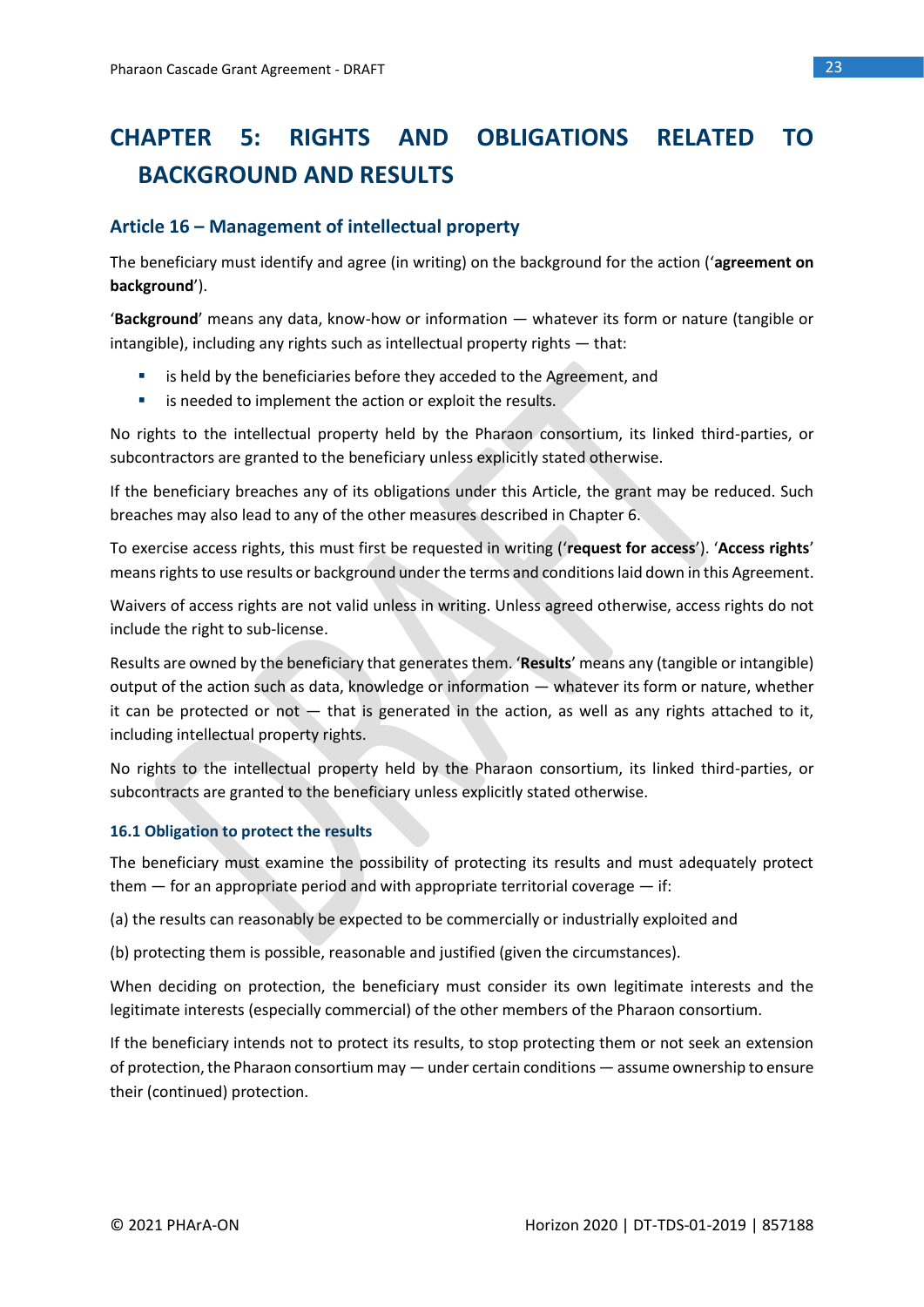### **16.2 Visibility of EU funding**

The beneficiary shall, throughout the duration of the Sub-project, take appropriate measures to engage with the public and the media about the Sub-project and **to highlight the financial support of the EC and the Pharaon project**. Unless the contractor requests otherwise, any publicity, including at a conference or seminar or any type of information or promotional material (brochure, leaflet, poster, presentation etc.), must specify that the Sub-project has received research funding from the EC through the Pharaon project and display the European emblem along with the project's logo.

The beneficiary must — unless the contractor requests or agrees otherwise or unless it is impossible — include the following: "The project leading to this application has received funding from the European Union's Horizon 2020 research and innovation programme under grant agreement No 857188".

When displayed in association with a logo, the European emblem should be given appropriate prominence. This obligation to use the European emblem in respect of projects to which the EC contributes implies no right of exclusive use. It is subject to general third-party use restrictions which do not permit the appropriation of the emblem, or of any similar trademark or logo, whether by registration or by any other means. Under these conditions, the beneficiary is exempted from the obligation to obtain prior permission from the EC to use the emblem.

Any publicity made by the beneficiary in respect of the Sub-project, in whatever form and on or by whatever medium, must specify that it reflects only the author's views and that the EC is not liable for any use that may be made of the information contained therein.

The contractor and or the Commission shall be authorised to publish, in whatever form and on or by whatever medium, the following information:

- the name of the beneficiary
- contact address of the beneficiary
- the general purpose of the Sub-project (publishable summary, etc.)
- the amount of the financial contribution of the EC foreseen for the Sub-project; after the final payment, the amount and rate of the financial contribution of the EC accepted by the EC;
- the estimated amount and rate of the financial contribution of the EC foreseen for the beneficiary in the table of the estimated breakdown of budget.
- the geographic location of the activities carried out;
- the list of dissemination activities and/or of patent (applications) relating to foreground;
- the publishable reports submitted to it (technical reports are excluded, since they are confidential);
- any picture or any audio-visual or web material provided to the contractor in the framework of the Sub-project.

The beneficiary shall ensure that all necessary authorisations for such publication have been obtained and that the publication of the information by the contractor and/or the Commission does not infringe any rights of third parties.

Upon a duly substantiated request by the contractor on behalf of the beneficiary, the Commission may agree to forgo such publicity if disclosure of the information indicated above would risk compromising the beneficiary's security, academic or commercial interests.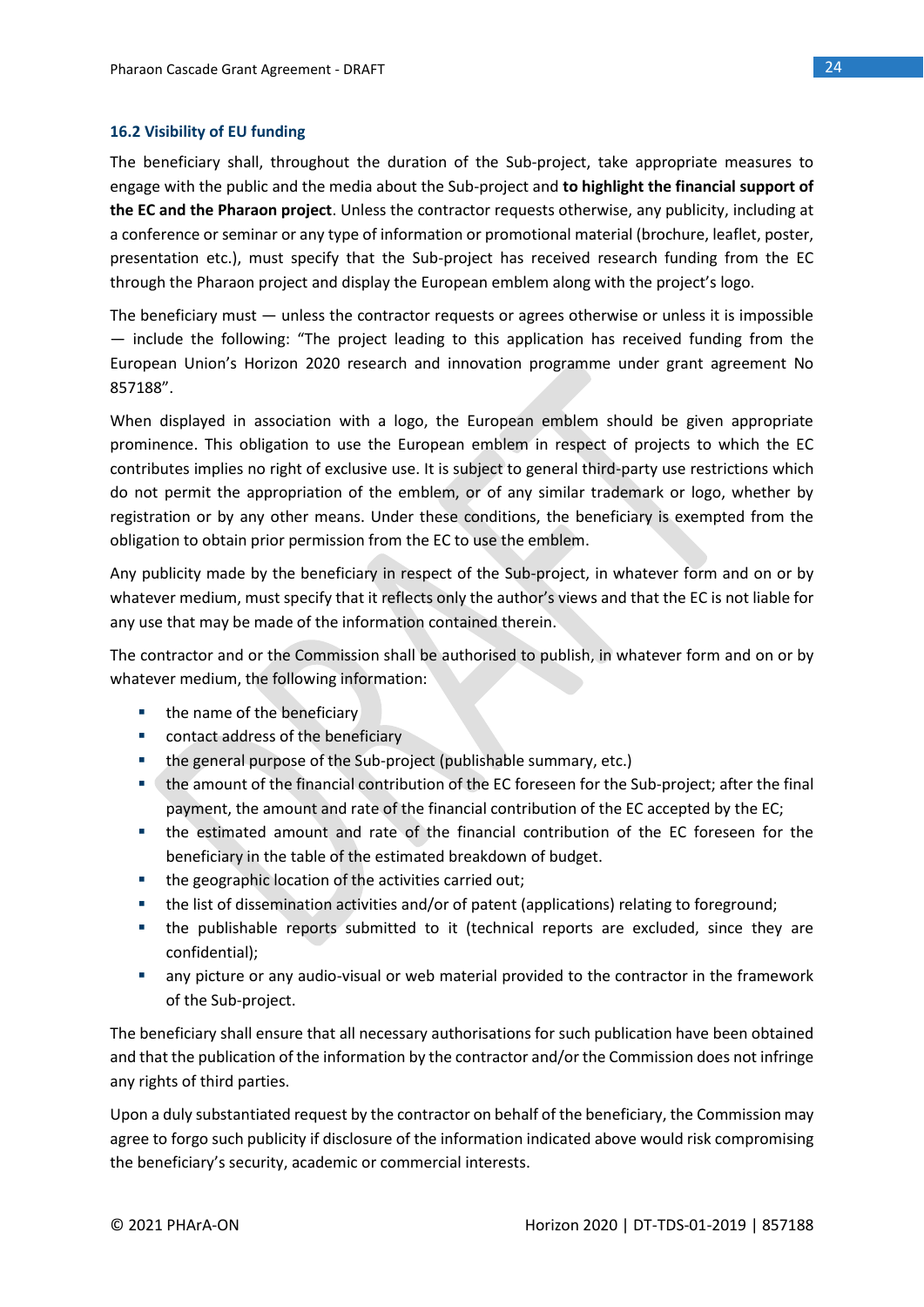### **Article 17 – Transfer and licensing of results**

### **17.1 Transfer of ownership**

The beneficiary may transfer ownership of its results. It must however ensure that its obligations under Articles 26.2, 26.4, 27, 28, 29, 30 and 31 also apply to the new owner and that this owner has the obligation to pass them on in any subsequent transfer.

This does not change the security obligations in Article 37, which still apply.

Unless agreed otherwise (in writing) for specifically-identified third parties or unless impossible under applicable EU and national laws on mergers and acquisitions, a beneficiary that intends to transfer ownership of results must give at least 45 days advance notice (or less if agreed in writing) to the other beneficiaries that still have (or still may request) access rights to the results. This notification must include sufficient information on the new owner to enable any beneficiary concerned to assess the effects on its access rights.

Unless agreed otherwise (in writing) for specifically-identified third parties, any other beneficiary may object within 30 days of receiving notification (or less if agreed in writing), if it can show that the transfer would adversely affect its access rights. In this case, the transfer may not take place until agreement has been reached between the beneficiaries concerned.

### **17.2 Granting licenses**

Each beneficiary may grant licences to its results (or otherwise give the right to exploit them), if:

(a) this does not impede the access rights under Article 31 and

(b) not applicable.

In addition to Points (a) and (b), exclusive licences for results may be granted only if all the other beneficiaries concerned have waived their access rights (see Article 31.1).

This does not change the dissemination obligations in Article 29 or security obligations in Article 37, which still apply.

### **Article 18 – Ethics principles**

### **18.1 Obligation to comply with ethical principles**

The beneficiary must carry out the action in compliance with:

- ethical principles (including the highest standards of research integrity),
- the ethics guidelines of the Pharaon project as defined in chapter 4.1 of the Guide for applicants,

and

▪ (b) applicable international, EU and national law.

The beneficiaries must ensure that the activities under the action have an exclusive focus on civil applications.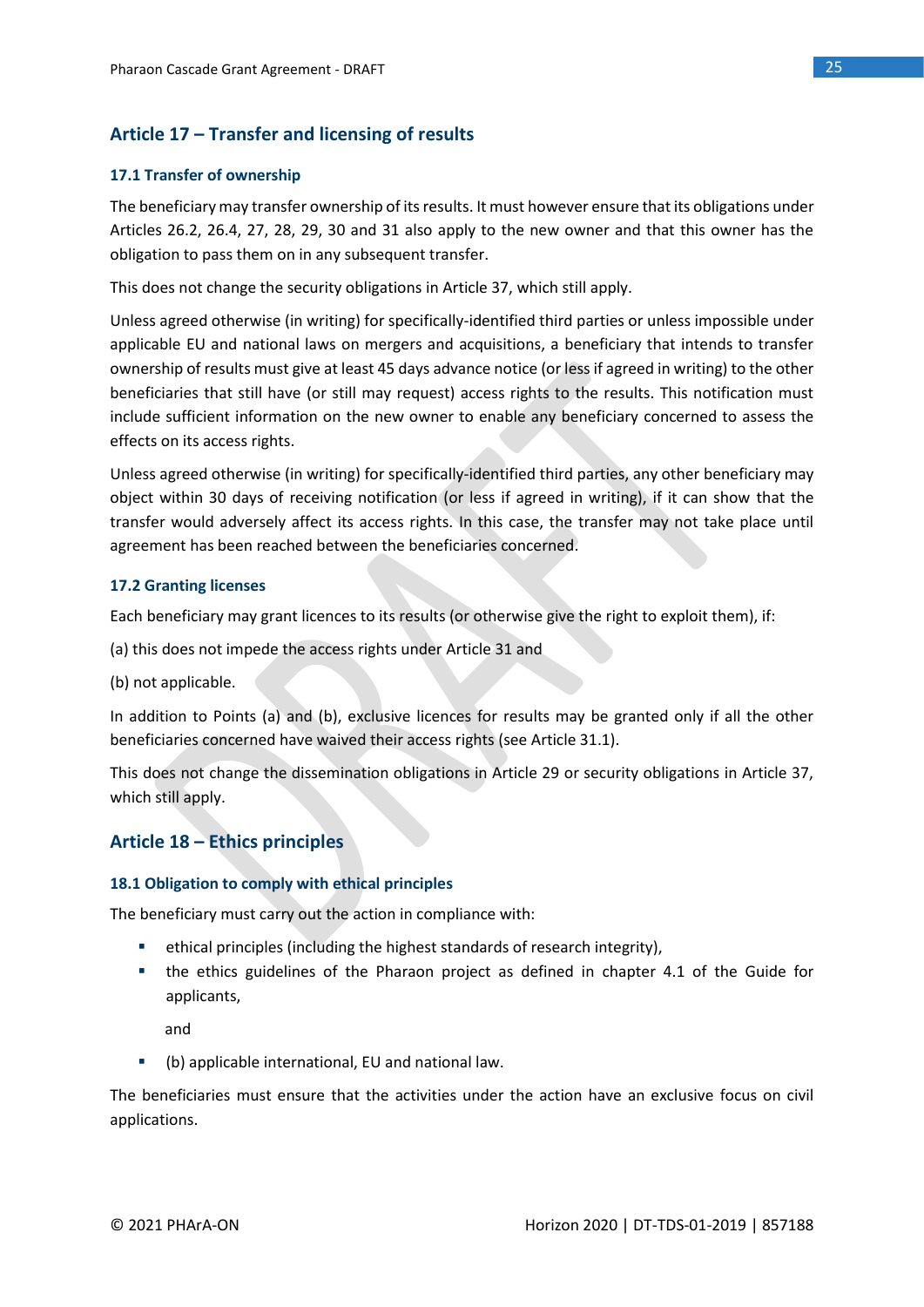In addition, the beneficiary must respect the fundamental principle of research integrity — as set out, for instance, in the European Code of Conduct for Research Integrity.

This implies compliance with the following fundamental principles:

- **EXECT** reliability in ensuring the quality of research reflected in the design, the methodology, the analysis and the use of resources;
- **honesty** in developing, undertaking, reviewing, reporting and communicating research in a transparent, fair and unbiased way;
- **Exercise Figure 1 respect** for colleagues, research participants, society, ecosystems, cultural heritage and the environment;
- **E** accountability for the research from idea to publication, for its management and organisation, for training, supervision and mentoring, and for its wider impacts and means that beneficiaries must ensure that persons carrying out research tasks follow the good research practices and refrain from the research integrity violations described in this Code.

This does not change the other obligations under this Agreement or obligations under applicable international, EU or national law, all of which still apply.

### **Article 19 – Conflict of interest**

### **19.1 Obligation to avoid conflict of interests**

The beneficiary must take all measures to prevent any situation where the impartial and objective implementation of the action is compromised for reasons involving economic interest, political or national affinity, family or emotional ties or any other shared interest ('**conflict of interests**').

They must formally notify the contractor without delay any situation constituting or likely to lead to a conflict of interests and immediately take all the necessary steps to rectify this situation.

The contractor may verify that the measures taken are appropriate and may require additional measures to be taken by a specified deadline.

### **Article 20 – Confidentiality**

### **20.1 General obligation to maintain confidentiality**

During implementation of the sub-project and for four years after the period set out in Article 3, the parties must keep confidential any data, documents or other material (in any form) that is identified as confidential at the time it is disclosed ('**confidential information**').

If the beneficiary requests, the contractor may agree to keep such information confidential for an additional period beyond the initial four years.

If information has been identified as confidential only orally, it will be considered to be confidential only if this is confirmed in writing within 15 days of the oral disclosure.

Unless otherwise agreed between the parties, they may use confidential information only to implement the Agreement.

The beneficiary may disclose confidential information to their personnel or third parties involved in the action only if they: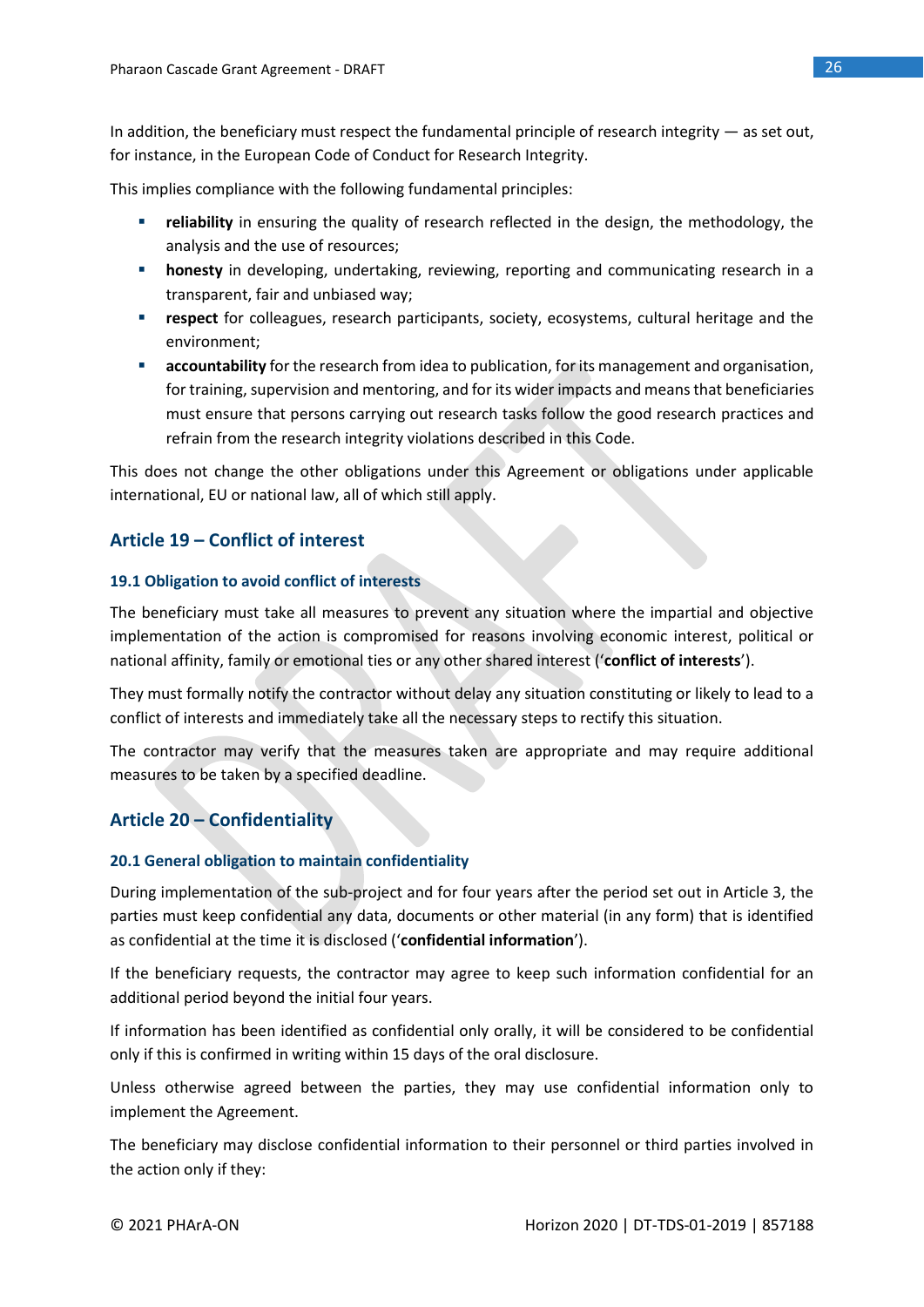- need to know to implement the Agreement and
- are bound by an obligation of confidentiality.

It may disclose confidential information to third parties, if:

- **■** this is necessary to implement the Agreement or safeguard the EU's financial interests and
- the recipients of the information are bound by an obligation of confidentiality.

The confidentiality obligations no longer apply if:

- the disclosing party agrees to release the other party;
- the information was already known by the recipient or is given to him without obligation of confidentiality by a third party that was not bound by any obligation of confidentiality;
- the recipient proves that the information was developed without the use of confidential information;
- the information becomes generally and publicly available, without breaching any confidentiality obligation, or
- the disclosure of the information is required by EU or national law.

### **Article 21 – Processing of personal data**

### **21.1 Processing of personal data by the Contractor**

Processing personal data related to this sub-project must follow the Pharaon Data Management Plan.

Any personal data under the Agreement will be processed by the contractor according to the 'notifications of the processing operations' to the DPO of the Pharaon project.

Such data will be processed by the '**data controller**' of the contractor for the purposes of implementing, managing and monitoring the Agreement or protecting the financial interests of the EU (including checks, reviews, audits and investigations).

The persons whose personal data are processed have the right to access and correct their own personal data. For this purpose, they must send any queries about the processing of their personal data to the data controller, via the contact point indicated in the privacy statement(s) that are published on the contractor website.

### **21.2 Processing of personal data by the Beneficiary**

The beneficiary must process personal data under the Agreement in compliance with applicable EU and national law on data protection (including authorisations or notification requirements).

The beneficiary may grant their personnel access only to data that is strictly necessary for implementing, managing and monitoring the Agreement.

The beneficiary must inform the personnel whose personal data are collected and processed by the contractor. For this purpose, they must provide them with the privacy statement(s) (see above), before transmitting their data to the contractor.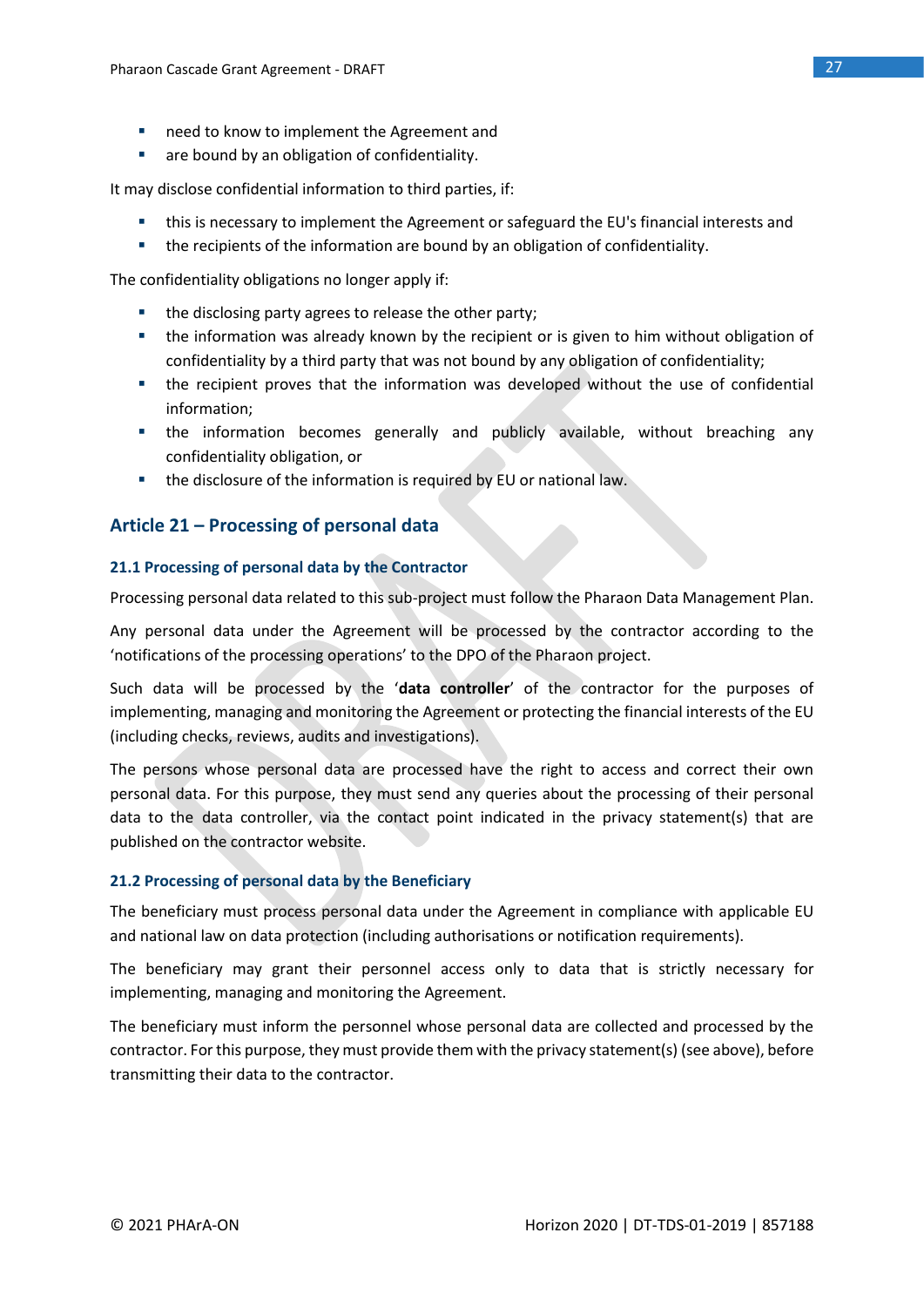# **CHAPTER 6: SUSPENSIONS AND TERMINATION**

### **Article 22 – Suspension of payment deadline**

The contractor may  $-$  at any moment  $-$  suspend the payment deadline if a request for payment cannot be approved because:

- it does not comply with the provisions of the Agreement:
- the technical or financial reports have not been submitted or are not complete or additional information is needed, or
- there is doubt about the eligibility of the costs declared in the financial statements and additional checks, reviews, audits or investigations are necessary.

The contractor will formally notify the beneficiary of the suspension and the reasons why. If the conditions for suspending the payment deadline are no longer met, the suspension will be **lifted**  and the remaining period will resume.

If the payment deadline has been suspended due to the non-compliance of the technical or financial reports and the revised report or statement is not submitted or was submitted but is also rejected, the contractor may also terminate the Agreement.

### **Article 23 – Suspension of payments**

The contractor may  $-$  at any moment  $-$  suspend payments, if:

(a) a beneficiary (or a natural person who has the power to represent or take decision on its behalf) has committed or is suspected of having committed:

- substantial errors, irregularities or fraud or
- **•** serious breach of obligations under the Agreement or during the award procedure (including improper implementation of the action, submission of false information, failure to provide required information, breach of ethical principles) or

(b) a beneficiary (or a natural person who has the power to represent or take decision on its behalf) has committed — in other EU grants awarded to it under similar conditions — systemic or recurrent errors, irregularities, fraud or serious breach of obligations that have a material impact on this grant.

Before suspending payments, the contractor will formally notify the beneficiary:

- **EXECT** informing it of its intention to suspend payments and the reasons why and
- **E** inviting it to submit observations within 30 days of receiving notification.

If the contractor does not receive observations or decides to pursue the procedure despite the observations it has received, it will formally notify **confirmation** of the suspension. Otherwise, it will formally notify that the suspension procedure is not continued.

The suspension will **take effect** the day the confirmation notification is sent by the contractor.

If the conditions for resuming payments are met, the suspension will be **lifted**. The contractor will formally notify the beneficiary.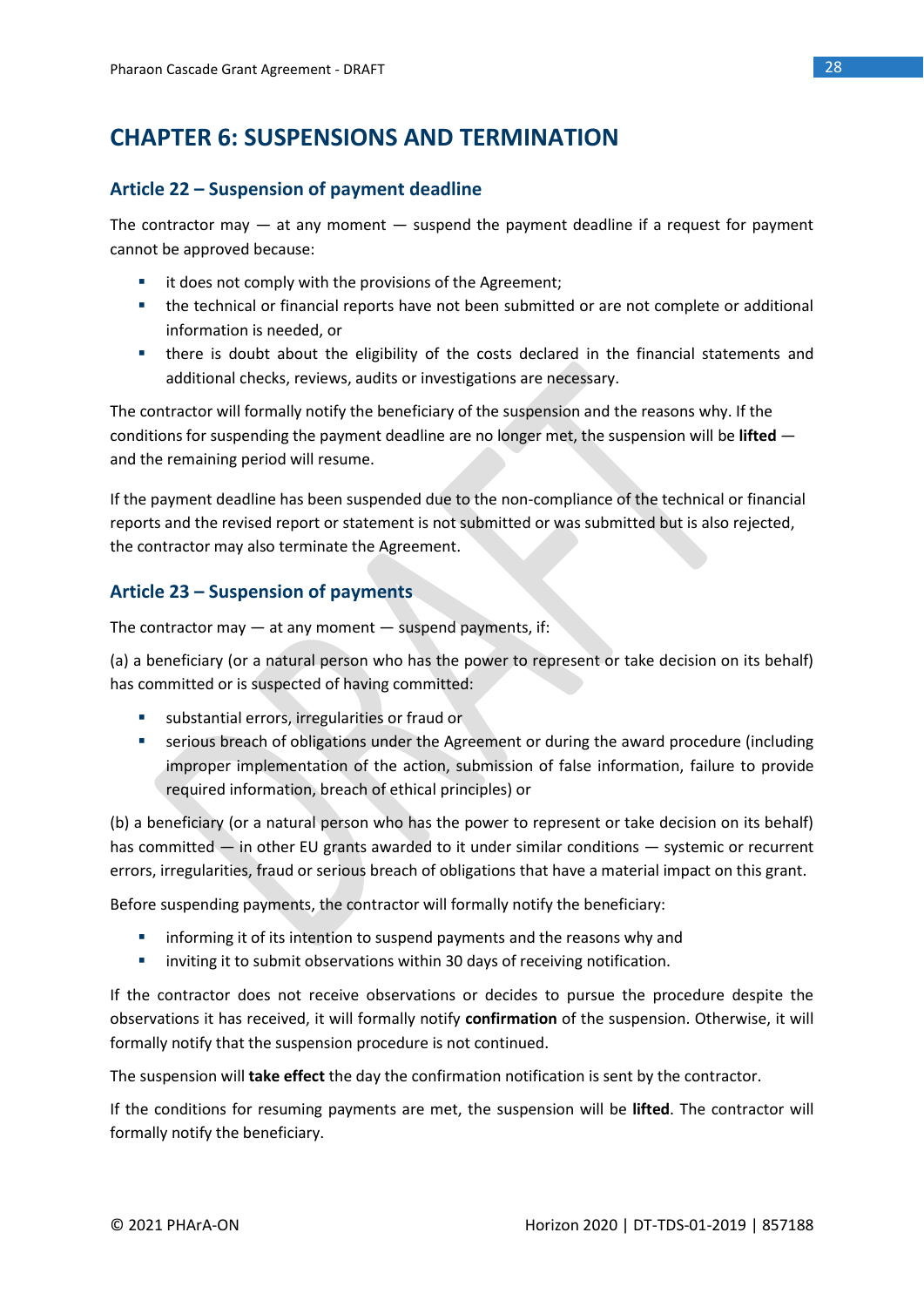### **Article 24 – Suspension of the sub-project implementation by the Beneficiary**

The beneficiary may suspend implementation of the action or any part of it, if exceptional circumstances — in particular *force majeure* — make implementation impossible or excessively difficult.

The Beneficiary must immediately formally notify to the contractor about the suspension, stating:

- the reasons why and
- the expected date of resumption.

The suspension will **take effect** the day this notification is received by the contractor. Once circumstances allow for implementation to resume, the beneficiary must immediately formally notify the contractor and request an **amendment** of the Agreement to set the date on which the action will be resumed, extend the duration of the action and make other changes necessary to adapt the action to the new situation — unless the Agreement or the participation of a beneficiary has been terminated.

The suspension will be **lifted** with effect from the resumption date set out in the amendment. This date may be before the date on which the amendment enters into force.

Costs incurred during suspension of the action implementation are not eligible.

### **Article 25 – Suspension of the sub-project implementation by the Contractor**

The contractor may suspend implementation of the action or any part of it, if:

(a) the beneficiary (or a natural person who has the power to represent or take decisions on its behalf) has committed or is suspected of having committed:

- substantial errors, irregularities or fraud or
- **•** serious breach of obligations under the Agreement or during the award procedure (including improper implementation of the action, submission of false information, failure to provide required information, breach of ethical principles);

(b) the beneficiary (or a natural person who has the power to represent or take decisions on its behalf) has committed — in other EU or Euratom grants awarded to it under similar conditions — systemic or recurrent errors, irregularities, fraud or serious breach of obligations that have a material impact on this grant, or

(c) the action is suspected of having lost its scientific or technological relevance.

Before suspending implementation of the action, the contractor will formally notify the beneficiary:

- **■** informing it of its intention to suspend the implementation and the reasons why and
- **E** inviting it to submit observations within 30 days of receiving notification.

If the contractor does not receive observations or decides to pursue the procedure despite the observations it has received, it will formally notify **confirmation** of the suspension. Otherwise, it will formally notify that the procedure is not continued.

The suspension will **take effect** five days after confirmation notification is received (or on a later date specified in the notification).

It will be **lifted** if the conditions for resuming implementation of the action are met.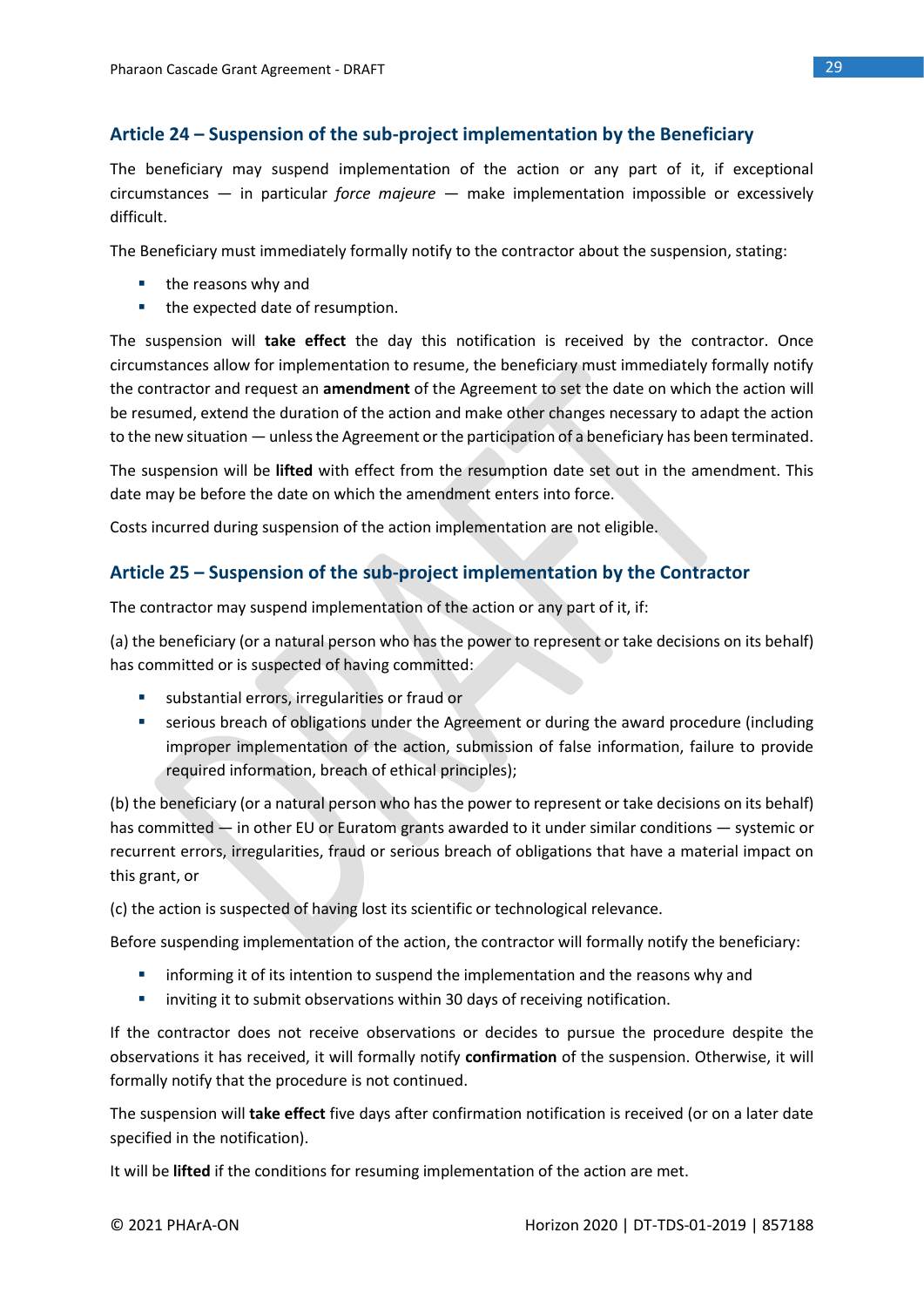The beneficiary will be formally notified of the lifting and the Agreement will be **amended** to set the date on which the action will be resumed, extend the duration of the action and make other changes necessary to adapt the action to the new situation — unless the Agreement has already been terminated.

The suspension will be lifted with effect from the resumption date set out in the amendment. This date may be before the date on which the amendment enters into force.

Costs incurred during suspension are not eligible.

The beneficiaries may not claim damages due to suspension by the contractor.

Suspension of the action implementation does not affect the contractor's right to terminate the Agreement or participation of the beneficiary, reduce the grant or recover amounts unduly paid.

### **Article 26 – Force majeure**

'Force majeure' means any situation or event that:

- **•** prevents either party from fulfilling their obligations under the Agreement,
- was unforeseeable, exceptional situation and beyond the parties' control,
- was not due to error or negligence on their part (or on the part of third parties involved in the action), and
- **•** proves to be inevitable in spite of exercising all due diligence.

The following cannot be invoked as force majeure:

- any default of a service, defect in equipment or material or delays in making them available, unless they stem directly from a relevant case of force majeure,
- labour disputes or strikes, or
- **■** financial difficulties.

Any situation constituting force majeure must be formally notified to the other party without delay, stating the nature, likely duration and foreseeable effects.

The parties must immediately take all the necessary steps to limit any damage due to force majeure and do their best to resume implementation of the action as soon as possible.

The party prevented by force majeure from fulfilling its obligations under the Agreement cannot be considered in breach of them.

# **CHAPTER 7: FINAL PROVISIONS**

### **Article 27 – Communication between the parties**

### **27.1 Form and means of communication**

Communication under the Agreement (information, requests, submissions, 'formal notifications', etc.) must be made in writing and bear the number of the Agreement.

Contact for formal communication are as follows: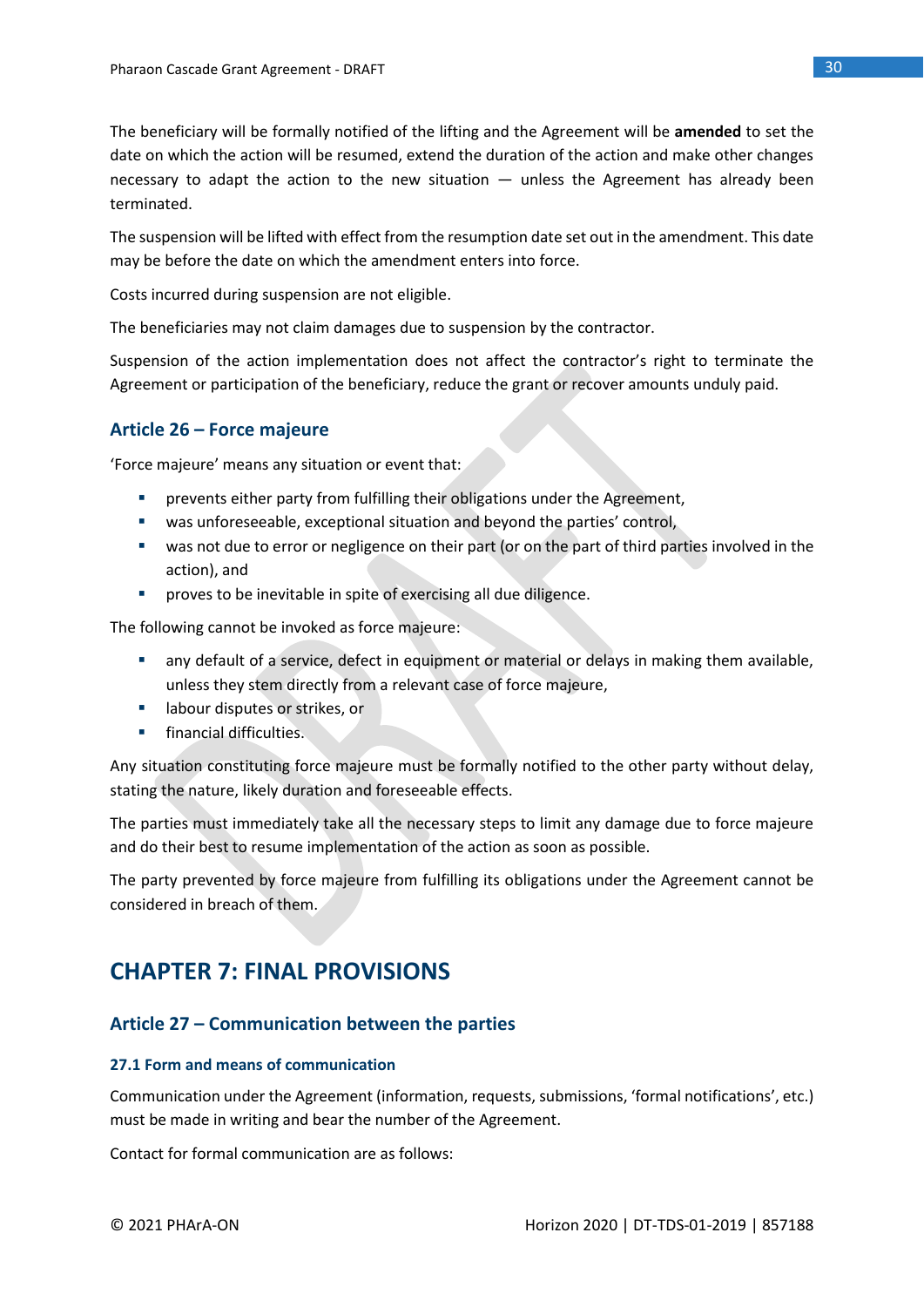- for the contractor: email, contact person,
- for the beneficiary: email, contact person.

### **Article 28 – Amendments to the Agreement**

The Agreement may be amended, unless the amendment entails changes to the Agreement which would call into question the decision awarding the grant or breach the principle of equal treatment of applicants.

Amendments may be requested by any of the parties.

The party requesting an amendment must submit a written request.

The request for amendment must include:

- the reasons why;
- the appropriate supporting documents.

If the party receiving the request agrees, it must sign the amendment within 15 days of receiving notification.

If it does not agree, it must formally notify its disagreement within the same deadline. The deadline may be extended, if necessary for the assessment of the request. If no notification is received within the deadline, the request is considered to have been rejected.

An amendment **enters into force** on the day of the signature of the receiving party.

An amendment **takes effect** on the date agreed by the parties or, in the absence of such an agreement, on the date on which the amendment enters into force.

### **Article 29 – Applicable law and settlement of disputes**

The Agreement is governed by the applicable EU law, supplemented if necessary by the law of Slovenia.

If a dispute concerning the interpretation, application or validity of the Agreement cannot be settled amicably, the General Court — or, on appeal, the Court of Justice of the European Union — has sole jurisdiction. Such actions must be brought under Article 272 of the Treaty on the Functioning of the EU (TFEU).

If a dispute concerns administrative sanctions, offsetting or an enforceable decision under Article 299 TFEU (see Articles 44, 45 and 46), the beneficiaries must bring action before the General Court  $-$  or, on appeal, the Court of Justice of the European Union — under Article 263 TFEU.

### **Article 30 – Entry into force of the Agreement**

The Agreement will enter into force on the day of signature by the Contractor or the Beneficiary, depending on which is later.